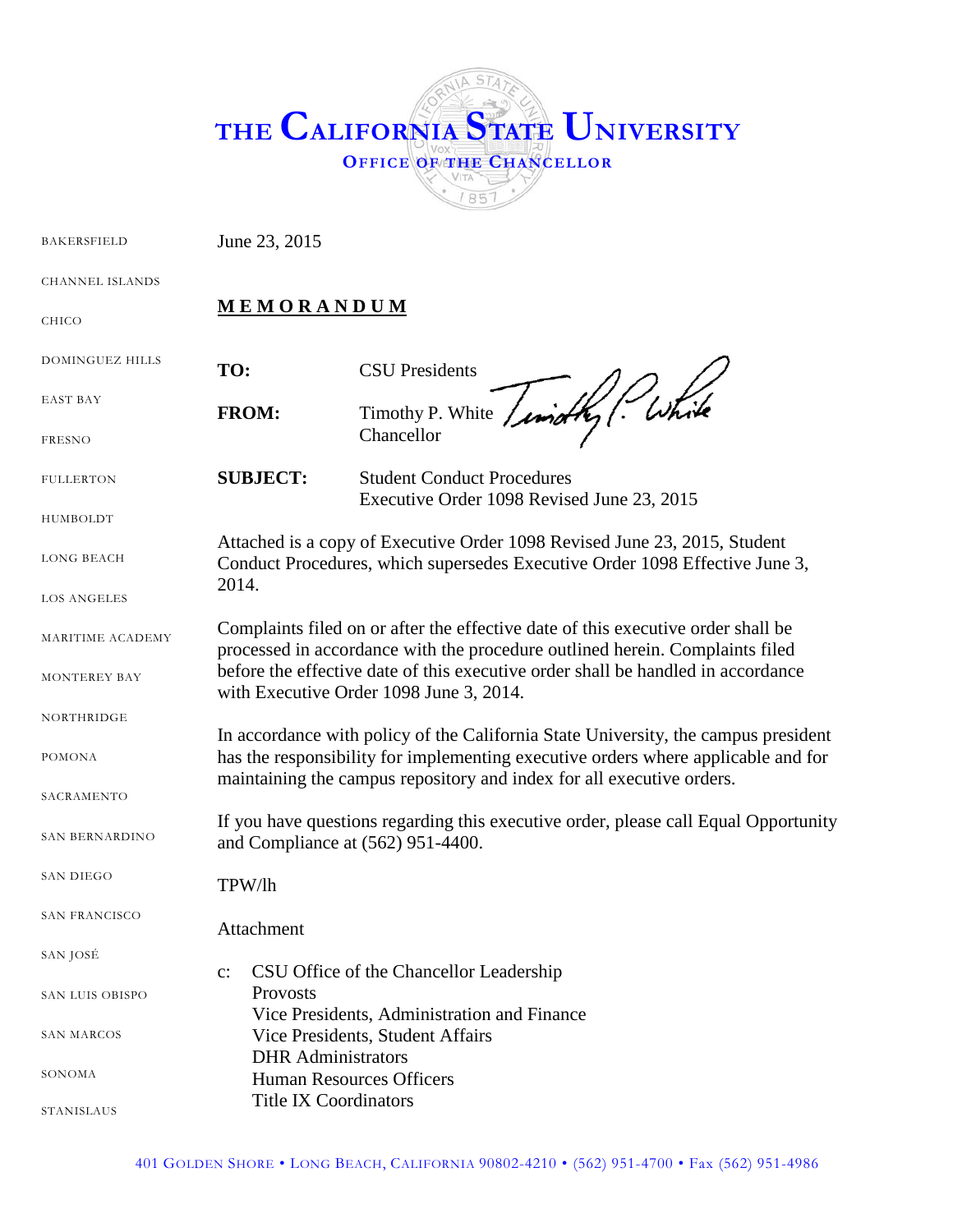## **THE CALIFORNIA STATE UNIVERSITY Office of the Chancellor 401 Golden Shore Long Beach, California 90802-4210 (562) 951**-**4400**

|                        | <b>Executive Order:</b> 1098 Revised June 23, 2015 |
|------------------------|----------------------------------------------------|
| <b>Effective Date:</b> | June 23, 2015                                      |
| <b>Supersedes:</b>     | Executive Order 1098 Effective June 3, 2014        |
| <b>Title:</b>          | <b>Student Conduct Procedures</b>                  |

#### **Article I. Authority and Purpose**

These procedures are established pursuant to 5 California Code of Regulations Section 41301, and govern all Student disciplinary matters systemwide.

Procedures specifically for allegations involving Discrimination, Harassment, Retaliation, Sexual Misconduct, Domestic and Dating Violence, and Stalking are set forth in Article IV.<sup>[1](#page-33-0)</sup>

#### **Article II. General Provisions**

#### **A. Student Conduct Administrator**

Each Campus president shall assign an MPP employee to be the Student Conduct Administrator, whose responsibilities are to perform duties as prescribed in these procedures.

- 1. All Student Conduct Administrators shall receive appropriate training regarding: (a) the student discipline process (including investigation skills and procedures); (b) the law governing Discrimination, Harassment and Retaliation; (c) Student and witness privacy rights; and, (d) the Family Educational Rights and Privacy Act of 1974 (FERPA).
- 2. All Student Conduct Administrators shall also receive annual training on issues related to: (a) Title IX, VAWA/Campus SaVE Act, and other related state and federal laws prohibiting Discrimination, Harassment and Retaliation based on Gender, including Sex Discrimination, Sexual Harassment, Sexual Misconduct, Domestic Violence, Dating Violence, and Stalking; and, (b) how to conduct an

<span id="page-1-0"></span> $1$  Key capitalized terms are defined in Article VIII. Terms contained within this Executive Order are intended to be gender neutral.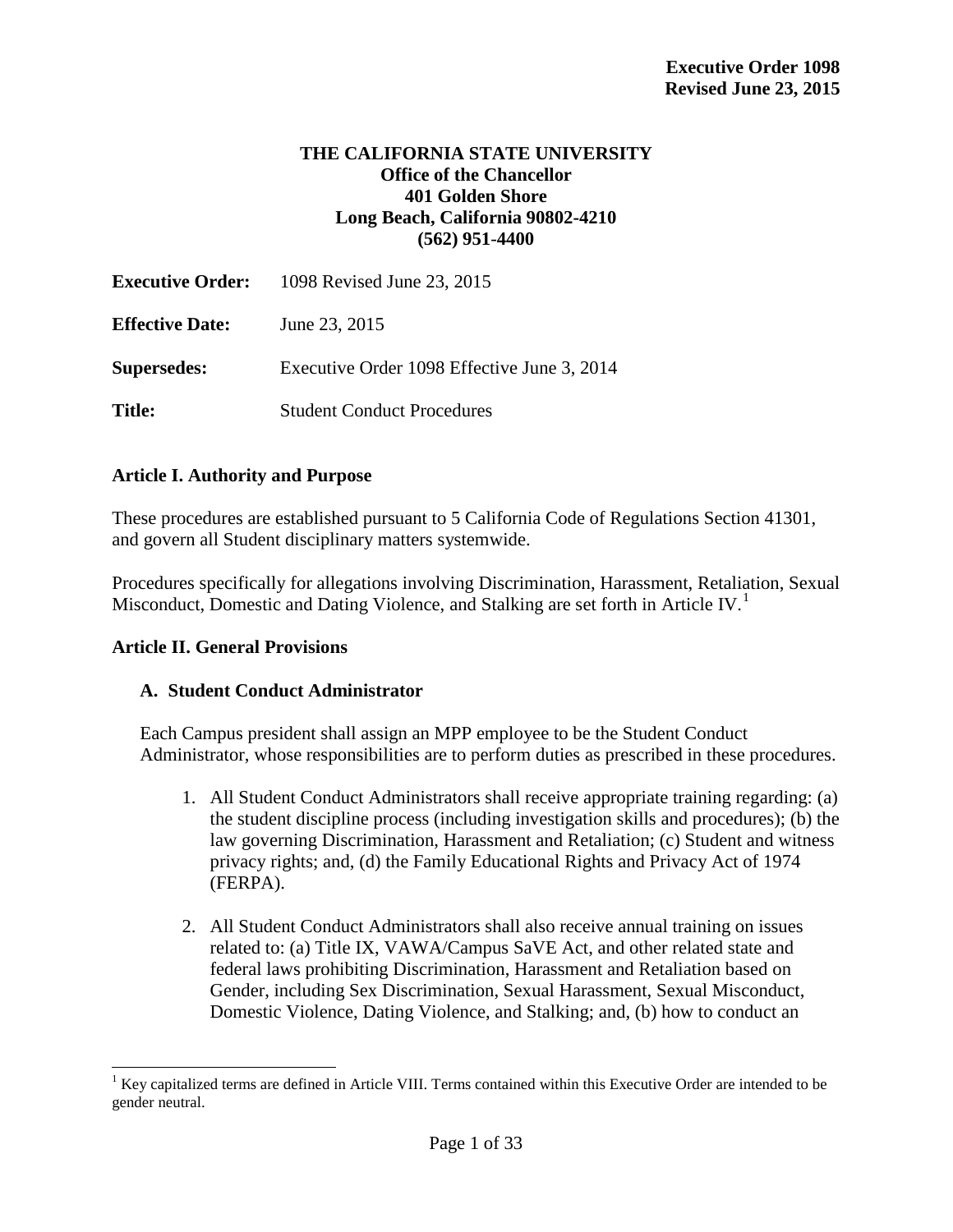investigation and hearing process that protects the safety of victims and promotes accountability.

## **B. Hearing Officers**

- 1. Each Campus president shall appoint one or more persons to serve as Hearing Officers. They may be University employees with MPP appointments (current or retired); managers or directors (current or retired) of a recognized campus auxiliary organization; attorneys licensed to practice in California; or administrative law judges from the Office of Administrative Hearings. Student Conduct Administrators and all persons working under or reporting to them, persons with a conflict of interest in the matter, and percipient witnesses to the events giving rise to the matter are ineligible to serve as Hearing Officers.
- 2. Except as provided in Article IV, the Hearing Officer conducts the hearing, determines whether a Student has violated the Student Conduct Code, and prepares a report that includes findings and conclusions about whether the Student violated the Student Conduct Code and any recommended sanctions.
- 3. All Hearing Officers shall receive appropriate training regarding: (a) the student discipline process; (b) the law governing Discrimination, Harassment and Retaliation; (c) student and witness privacy rights; and, (d) FERPA.
- 4. All Hearing Officers shall also receive annual training on issues related to: (a) Title IX, VAWA/Campus SaVE Act, and other related state and federal laws prohibiting Discrimination, Harassment and Retaliation based on Gender, including Sex Discrimination, Sexual Harassment, Sexual Misconduct, Domestic Violence, Dating Violence, and Stalking; and, (b) the duties of the Hearing Officer (including impartiality, confidentiality and the duty to conduct hearings in a manner that protects the safety of victims and promotes accountability).

# **C. Advisors**

Both the Complainant and the Student charged may elect to be accompanied by an Advisor of their choice, subject to the limitations set forth in this section, to any meetings, conferences, interviews or hearings.

Any witnesses who are alleged to be victims of the Discrimination, Harassment, Retaliation, Sexual Misconduct, Domestic or Dating Violence, or Stalking at issue may likewise elect to be accompanied by an Advisor of their choice.

In cases involving Discrimination, Harassment and Retaliation based on Gender, including Sex Discrimination, Sexual Harassment, Sexual Misconduct, Domestic Violence, Dating Violence, and Stalking, the Complainant may elect to have a Sexual Assault Victim's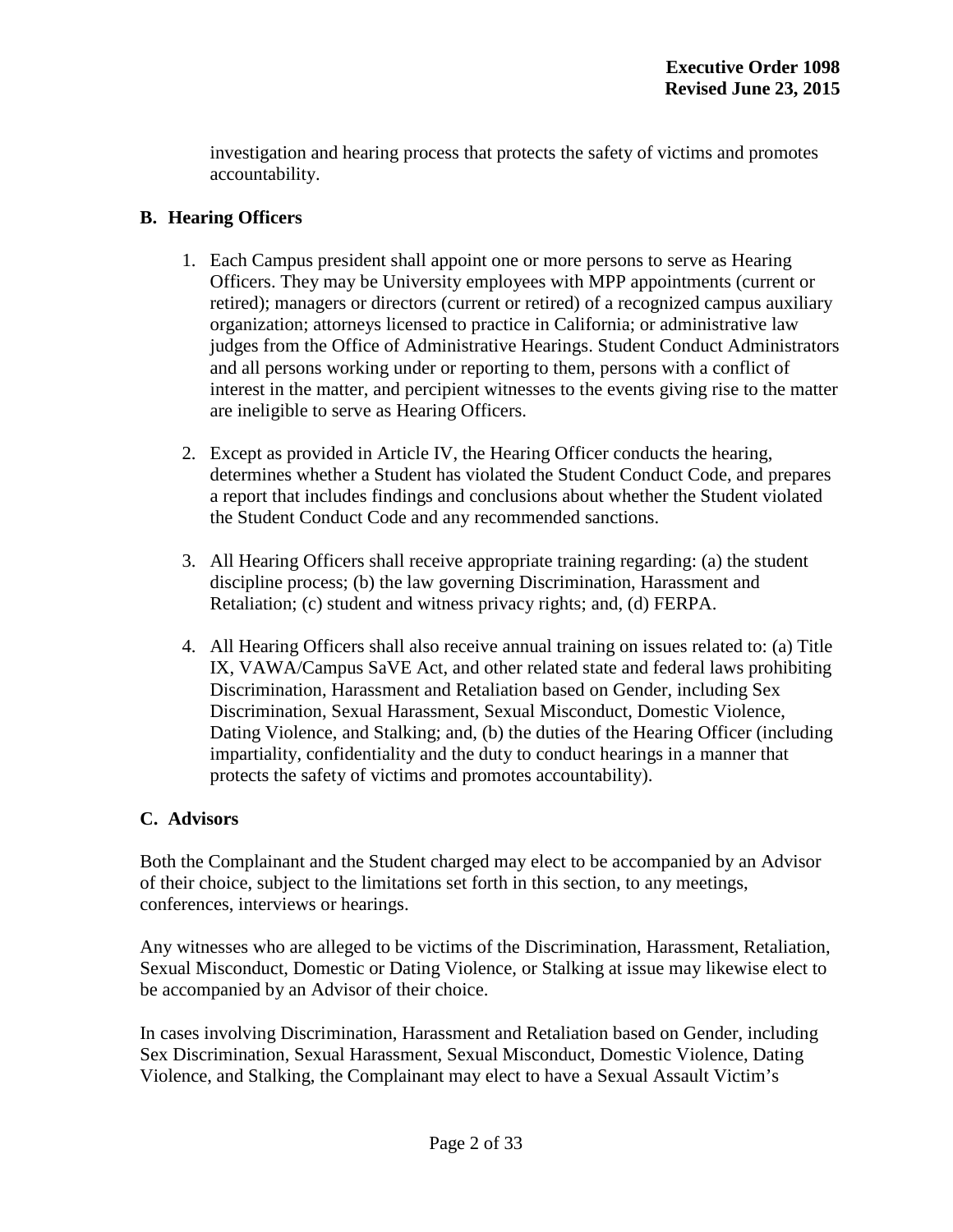Advocate or an attorney as an Advisor. Likewise, in such matters, the Student charged may elect to have an attorney as an Advisor.

Student conduct proceedings are not meant to be formal court-like trials. Although University-related sanctions may be imposed, the process is intended to provide an opportunity for learning. Whoever is selected as an Advisor is limited to observing and consulting with, and providing support to, the Complainant, witness, or Student charged. An Advisor may not speak on a Student's or Complainant's behalf.

In proceedings that do not involve allegations of Discrimination, Harassment, Retaliation, Sexual Misconduct, Dating or Domestic Violence, or Stalking, each Campus president determines by Campus directive whether attorneys are permitted to be present in all or some Student conduct proceedings. Except as otherwise provided in this section, in the absence of a president's directive, attorneys shall be excluded from acting as an Advisor in disciplinary conferences and hearings.

Notwithstanding any Campus directive, attorneys may attend hearings as Advisors: (a) where there are pending criminal (felony) charges arising out of the same facts that are the subject of the disciplinary proceeding; or (b) where the recommended sanction is expulsion.

The Advisor may not be a person with information relevant to the allegations who may be interviewed or called upon to testify during any related investigation or hearing.

Any person who wishes to have an attorney present at the hearing as an Advisor must notify the Student Conduct Administrator in writing of the attorney's name, address and phone number at least **5 Working Days** prior to the hearing.

# **D. Correspondence**

The Student Conduct Administrator (who may act through designees) shall deliver all correspondence to Students (including the Student charged) at the University-assigned, or other primary email address linked to the Student's account in the Office of the Registrar.

# **E. Interpretation of the Student Conduct Code and this Executive Order**

All issues regarding the hearing described in Article III. D or Article IV. H except those specifically noted are within the purview of the Hearing Officer for final determination. Questions of interpretation of the Student Conduct Code or this Executive Order are outside the purview of the Hearing Officer and are determined by the Campus vice president for Student Affairs or designee.

# **F. Delegation of Duties**

The duties of the president in these proceedings may be delegated to an appropriate vice president.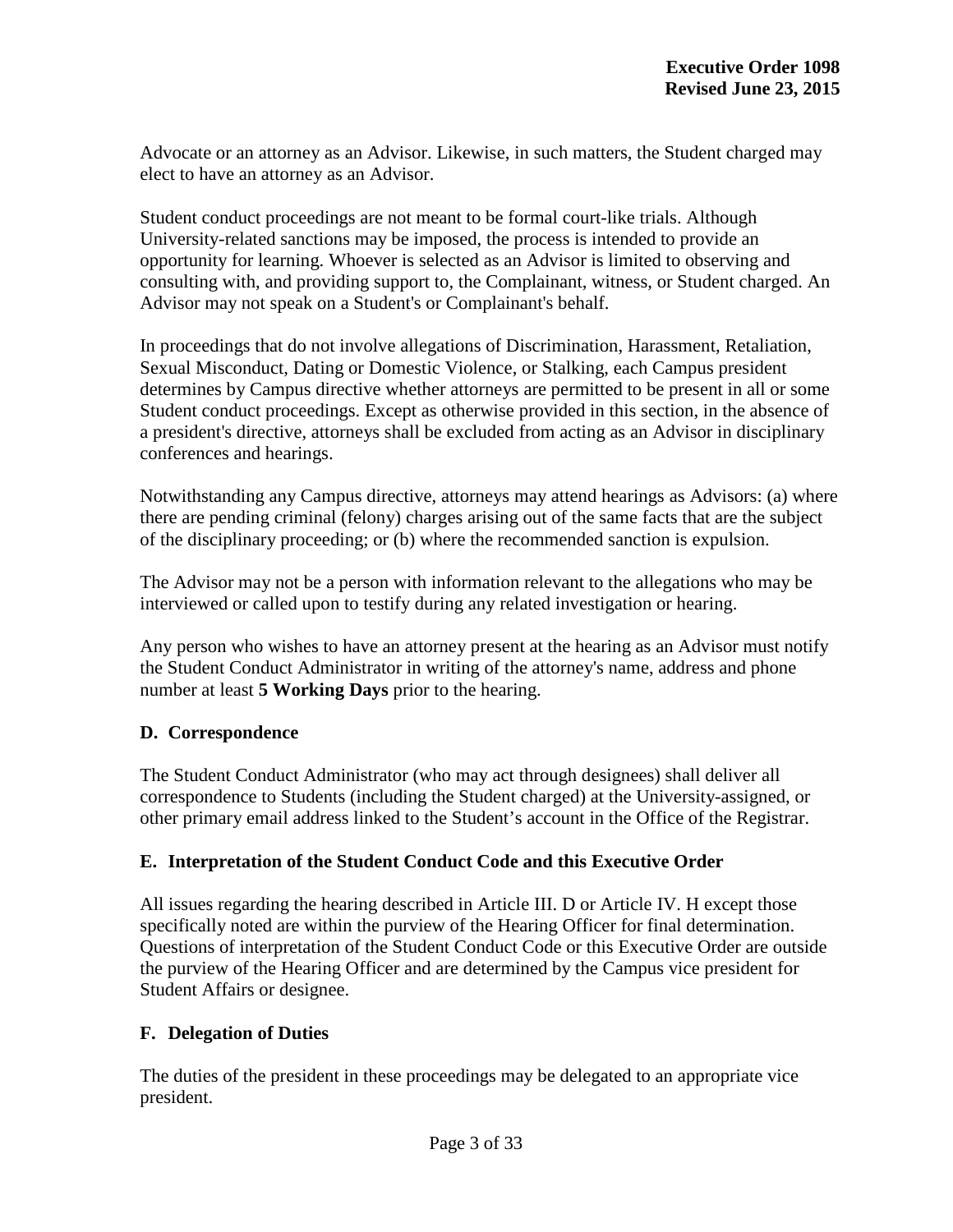# **G. Timelines**

The Campus may (but is not required to) extend timelines set forth in this Executive Order. Extensions shall be determined by the Campus president, vice president for Student Affairs, or a designee. The Student Conduct Administrator shall notify the Student charged, Complainant, and involved Campus administrators of any revised timeline.

# **H. Parallel Judicial Proceedings**

Student Conduct Code proceedings are independent from court or other administrative proceedings. Discipline may be instituted against a Student also charged in civil or criminal courts based on the same facts that constitute the alleged violation of the Student Conduct Code. The Campus may proceed before, simultaneously with, or after any judicial or other administrative proceedings, except in cases involving Discrimination, Harassment, Retaliation, Sexual Misconduct, Dating or Domestic Violence, or Stalking. In such cases, the Campus shall proceed without delay pursuant to Article IV below.

# **I. Cases Involving Academic Dishonesty**

Academic dishonesty cases that occur in the classroom shall be handled by faculty members according to applicable Campus procedures. After action has been taken in any such case, the faculty member shall promptly notify the vice president for Student Affairs (or designee) and the Student Conduct Administrator of the matter so that the circumstances of the misconduct can be considered in their totality. A department's procedure for responding to cases of academic dishonesty is, by its nature, limited to the instance presented in a particular class. The Student Conduct Code process provides the Campus with an opportunity to consider the Student's entire circumstances, including whether the reported instance is part of a larger pattern of misconduct.

# **Article III. Proceedings In Cases Not Involving Discrimination, Harassment, Retaliation, Sexual Misconduct, Dating or Domestic Violence, or Stalking**

This Article sets forth the procedures that govern all student disciplinary matters systemwide not involving allegations of Discrimination, Harassment, Retaliation, Sexual Misconduct, Dating or Domestic Violence, or Stalking.

# **A. Complaint Intake/Investigation**

- 1. Whenever it appears that the Student Conduct Code has been violated, an oral or written complaint should be directed to the Student Conduct Administrator as soon as possible after the event takes place.
- 2. The Student Conduct Administrator shall promptly: investigate each complaint submitted; determine whether it is appropriate to charge a Student with violation of the Student Conduct Code; and consider whether the University should implement an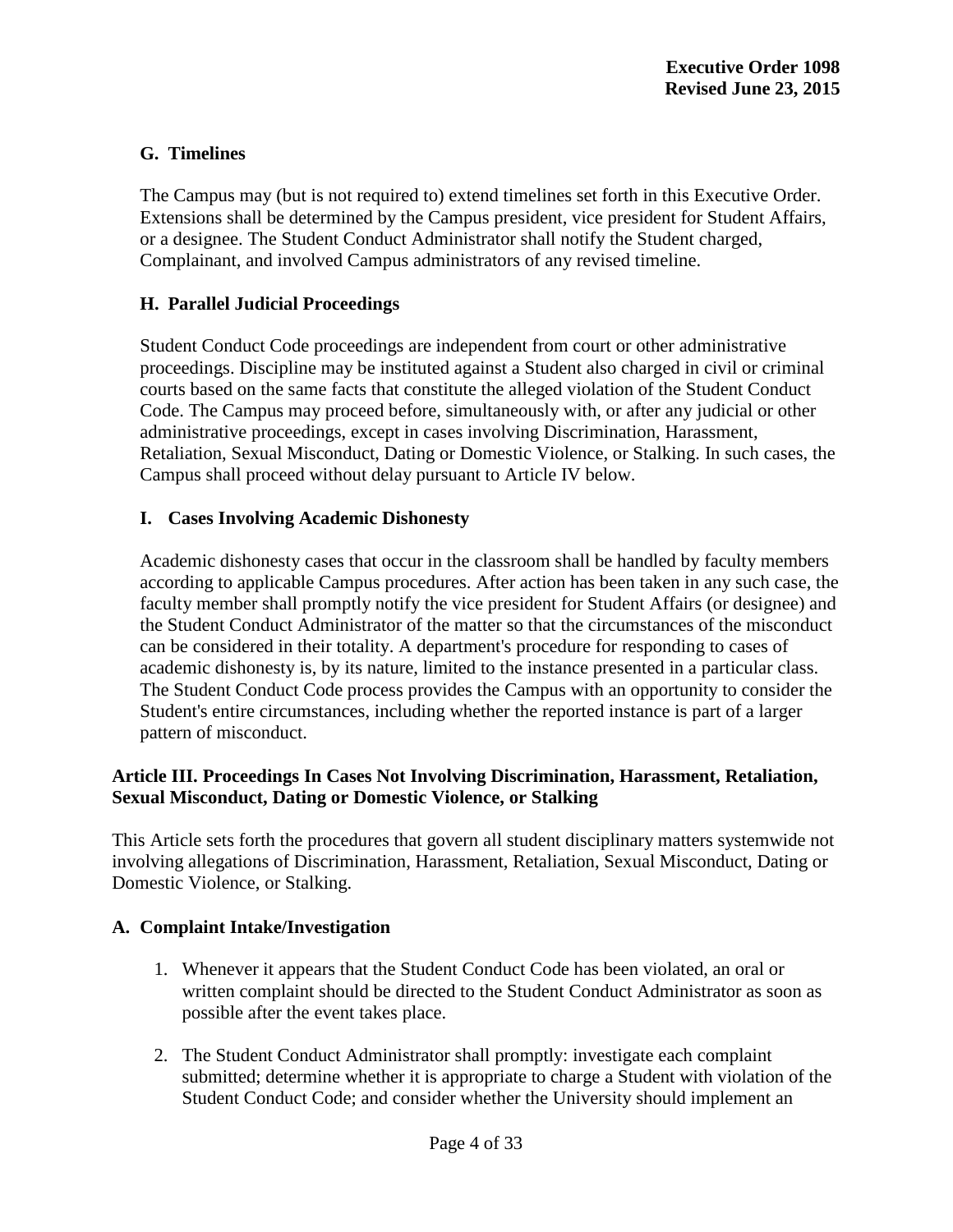interim suspension (pursuant to Article VI), withdrawal of consent to remain on Campus, $2$  or no contact orders concerning one or more members of the University community.

3. Investigations shall be concluded within **40 Working Days** after a complaint has been made.

## **B. Notice of Conference and Conference**

- 1. Within **10 Working Days** after the investigation is complete, the Student Conduct Administrator shall notify the Student in writing that a conference has been scheduled or that the Student is directed to promptly schedule a conference with the Student Conduct Administrator.
- 2. The Notice of Conference shall include the following information:
	- a. The sections of the Student Conduct Code and other Campus policies that are the subject of the charges;
	- b. A factual description of the Student's alleged conduct that forms the basis for the charges;
		- c. The proposed sanction or range of sanctions;
	- d. The location on the Campus where the Student can view his or her discipline file, including the location (or copies) of the Campus policies that were violated;
	- e. Notification of any immediate, interim suspension (see Article VI) and/or withdrawal of consent to remain on Campus;<sup>[3](#page-5-0)</sup>
	- f. Notification of the Student's right to be accompanied at the conference by an Advisor and the Campus policy regarding use of attorneys; and
	- g. A copy of this Executive Order or notice of where the Student may obtain a copy. If an interim suspension has been imposed or consent to remain on Campus has been withdrawn by the time the Notice of Conference is sent, a copy of this Executive Order shall be enclosed, along with any other Campus policy referenced in the Notice of Conference.
- 3. The conference with the Student shall be conducted as follows:

<span id="page-5-0"></span><sup>&</sup>lt;sup>2</sup> See Cal. Penal Code § 626.4.<br><sup>3</sup> See Cal. Penal Code § 626.4.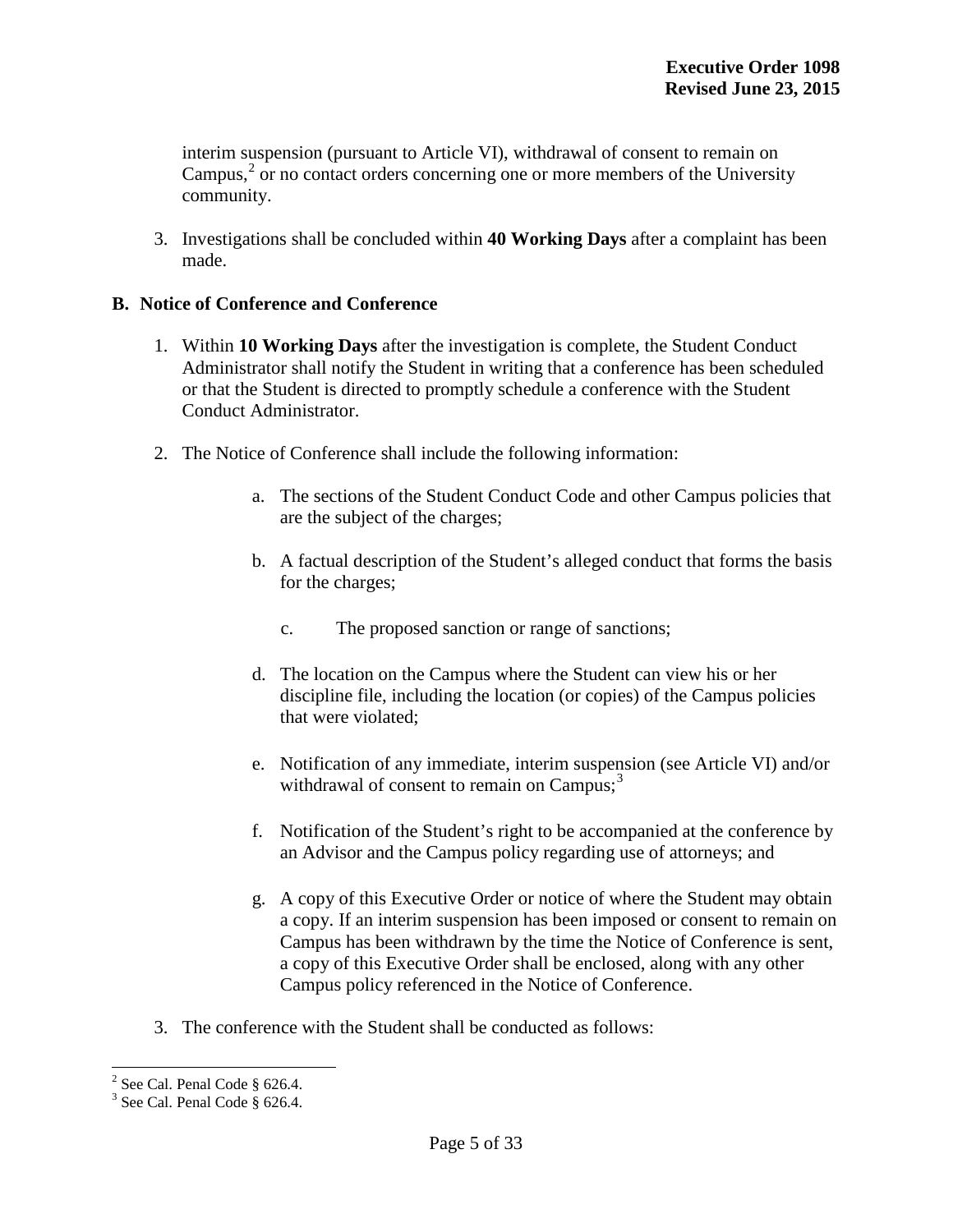- a. The conference shall not be recorded.
- b. The Student Conduct Administrator controls the conference and may exclude any Advisor who materially disrupts the conference.
- c. The conference requirement is waived if the Student fails to attend the conference or otherwise declines to cooperate.
- 4. The Student shall respond to the charges of misconduct at the conference. The Student Conduct Administrator shall determine which cases are appropriate for resolution (via written resolution agreement), taking into consideration the results of the investigation and any additional information provided by the Student during any conferences. If agreement can be reached with the Student as to an appropriate disposition, the matter shall be closed and the terms of the disposition shall be put in writing and signed by the Student and the University after the Student has been given a reasonable opportunity to review the proposed resolution agreement with an Advisor of the Student's choice. Suspension of one academic year or more, expulsion, withdrawal in lieu of suspension or expulsion, and withdrawals with pending misconduct investigations or disciplinary proceedings shall be entered on the Student's transcript permanently, without exception; this requirement shall not be waived in connection with any resolution agreement.
- 5. If the Student admits violating the Student Conduct Code, but no agreement can be reached with respect to the sanction, the Student may request a hearing on the sanction only.
- 6. Nothing in this Executive Order shall prevent the Student and the University from entering into a voluntary resolution of an actual or anticipated student disciplinary case at any time, provided that the Student is first given a reasonable opportunity to review any proposed resolution agreement with an Advisor of their choice.

#### **C. Notice of Hearing**

- 1. The Student Conduct Administrator shall issue a Notice of Hearing within **10 Working Days** after the conference has concluded.
- 2. The Notice of Hearing shall be issued under the following circumstances:
	- a. If the Student fails to attend the conference or otherwise declines to cooperate;
	- b. If the matter is not closed or the disposition is not memorialized in writing promptly after the conference; or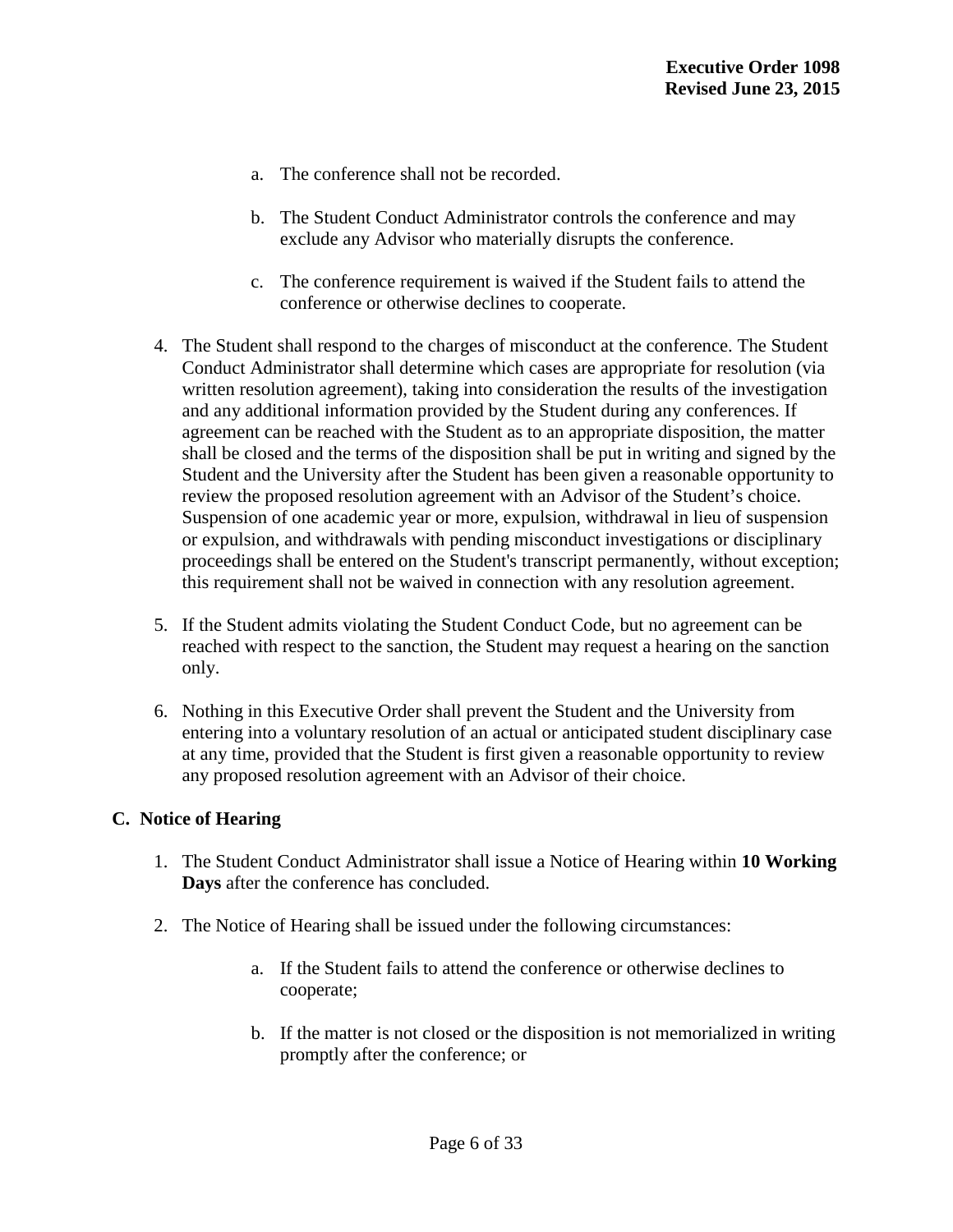- c. If the Student admits violating the Student Conduct Code, but no agreement can be reached with respect to the sanction.
- 3. The Notice of Hearing shall include the following information:
	- a. The sections of the Student Conduct Code and other Campus policies that are the subject of the charges;
	- b. A factual description of the Student's alleged conduct that forms the basis for the charges;
	- c. The proposed sanctions;
	- d. Notification that neither the Hearing Officer nor the president is bound by the proposed sanction, and that the Hearing Officer may recommend, and/or the president may set, a more severe sanction;
	- e. The date, time and place of the hearing;
	- f. The location on the Campus where the Student may view his or her discipline file, including the location (or copies) of the Campus policies that were violated and any related investigation report;
	- g. Notification that the Student may be accompanied at the hearing by an Advisor, and the Campus policy regarding use of attorneys. If attorneys are allowed, notification shall be given that any person who intends to bring an attorney as their Advisor must inform the Student Conduct Administrator of the attorney's name, address and phone number at least **5 Working Days** before the hearing. Failure to provide this notice in a timely manner will result in exclusion of the attorney from the hearing;
	- h. Notification that the Student can waive the right to a hearing by accepting the proposed sanction;
	- i. Notification of any immediate, interim suspension (see Article VI) and/or withdrawal of consent to remain on  $Campus$ ;  $4$  and,
	- j. A copy of this Executive Order or notice of where the Student may obtain a copy. If an interim suspension has been imposed or consent to remain on Campus has been withdrawn by the time the Notice of Hearing is sent, a copy of this Executive Order shall be enclosed, along with any other Campus policy referenced in the Notice of Hearing.

<span id="page-7-0"></span><sup>4</sup> See Cal. Penal Code § 626.4.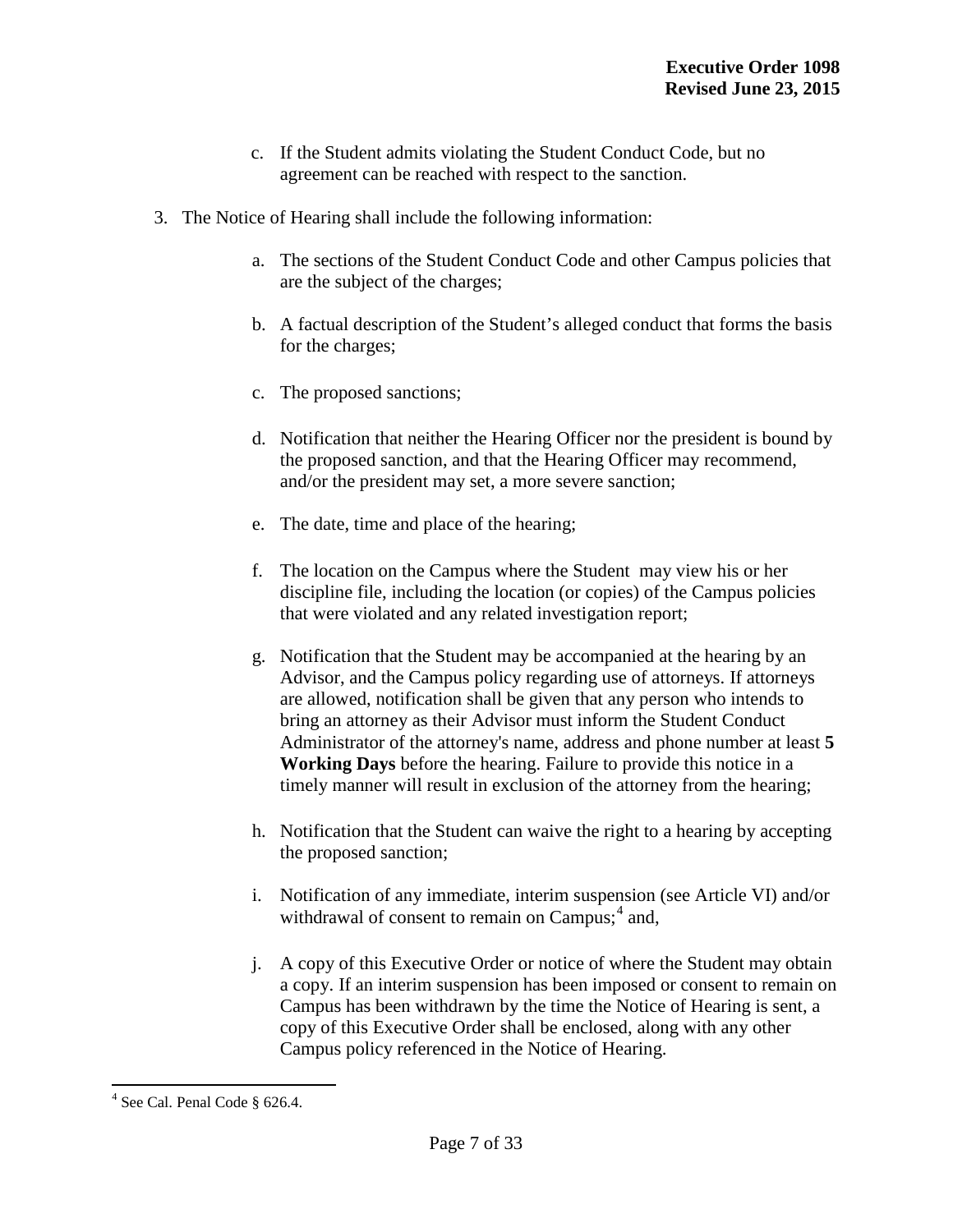- 4. The Student Conduct Administrator shall schedule the hearing promptly, but in any event no sooner than **10 Working Days** after, and no later than **20 Working Days** after, the date of the Notice of Hearing.
- 5. A notice to appear at hearing shall be sent to any University-related witnesses at least 5 **Working Days** before the hearing at the University-assigned or other primary e-mail addresses linked to these persons' University accounts.
- 6. The Notice of Hearing may be amended at any time, and the Student Conduct Administrator may (but is not required to) postpone the hearing for a reasonable period of time. If the notice is amended after a hearing is underway, the Hearing Officer may (but is not required to) postpone the hearing for a reasonable period of time.

# **D. Hearing**

- 1. The hearing is closed to all persons except the Student Conduct Administrator; the Student charged; an Advisor; the Hearing Officer; and one person to assist the Hearing Officer in recording the hearing. Any party or witnesses who will be testifying shall attend the hearing in person unless the Student Conduct Administrator permits an exception (e.g., participation via videoconference or telephone). A police or security officer may also be present if deemed appropriate or necessary by the vice president for Student Affairs or Hearing Officer. The University will cooperate in providing University witnesses wherever possible, provided that they are identified at least **5 Working Days** before the hearing.
- 2. Hearings are intended to be educational rather than adversarial. The Hearing Officer controls the hearing. The Student Conduct Administrator and the Student charged each put on the evidence in their case and may each ask questions of the witnesses in whatever manner the Hearing Officer deems appropriate.
- 3. The Hearing Officer may ask questions of any witness, the Student charged, the Complainant, or the Student Conduct Administrator.
- 4. Formal rules of evidence applied in courtroom proceedings (e.g., California Evidence Code) do not apply in the hearing. All information that responsible persons are accustomed to rely upon in the conduct of serious affairs is considered. Hearsay may be considered and will be given the weight appropriate under all of the circumstances. Unduly repetitive information may be excluded.
- 5. The Hearing Officer shall make an official audio recording of the hearing (with assistance, at the Hearing Officer's discretion). The recording is University Property. No other recording of the hearing is permitted. The audio recording shall be retained by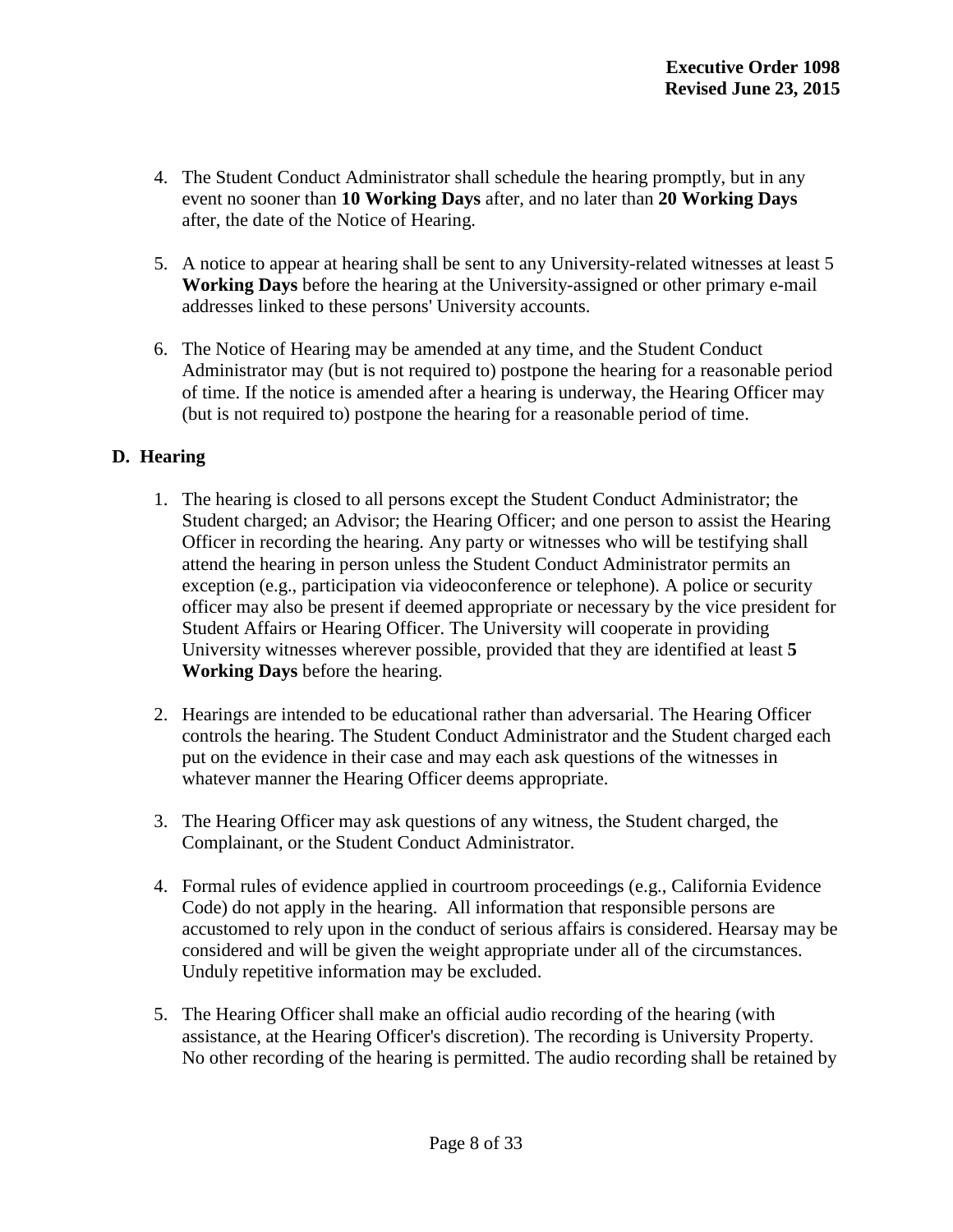the Student Conduct Administrator in accordance with the Campus records/information retention and disposition schedule.

- 6. If the Student charged or Complainant fails to appear at the hearing without good cause, the hearing shall nevertheless proceed. The Student charged may not be found to have violated the Student Conduct Code solely because the Student charged failed to appear at the hearing. Nor may the Student charged be found not to have violated the Student Conduct Code solely because a Complainant or witness failed to appear at the hearing.
- 7. The Hearing Officer is responsible for maintaining order during the hearing and makes whatever rulings are necessary to ensure a fair hearing. Abusive or otherwise disorderly behavior that causes a material disruption is not tolerated. The Hearing Officer may eject or exclude anyone (including the Student charged and/or the Student's Advisor) whose behavior causes a material disruption.
- 8. The Hearing Officer's decisions regarding procedural issues are final.
- 9. Where there is more than one Student charged with misconduct in connection with a single occurrence or related multiple occurrences, the Student Conduct Administrator and the Students charged may agree to a single hearing. A Student may request consolidation of his or her case with others, or the Student Conduct Administrator may initiate the consolidation (subject to FERPA and other applicable privacy laws). The Student Conduct Administrator makes consolidation decisions, which are subject to review by the Hearing Officer and thereafter are final.
- 10. At any time during the hearing, the Student may waive the right to a hearing and accept the proposed sanction. Such a waiver must be in writing.

#### **E. Standard of Proof; Report and Recommendations of the Hearing Officer**

- 1. After the hearing, the Hearing Officer shall make findings of fact and conclusions about whether the Student violated the Student Conduct Code. The standard of proof the Hearing Officer shall use is whether the University's charge is sustained by a Preponderance of the Evidence. It is the University's burden to show that it is "more likely than not" that the Student violated the Student Conduct Code.
- 2. The Hearing Officer's report shall be based only on the information received at the hearing. The Hearing Officer shall not, prior to preparing the report, have substantive communications about the facts of the case with the Student Conduct Administrator, the Complainant, the Student charged, or the witnesses, unless both the Student Conduct Administrator and the Student charged are present.
- 3. The Hearing Officer shall submit a written report of findings and conclusions to the president, along with any recommended sanctions. The report shall be submitted to the Campus president within **10 Working Days** after the hearing.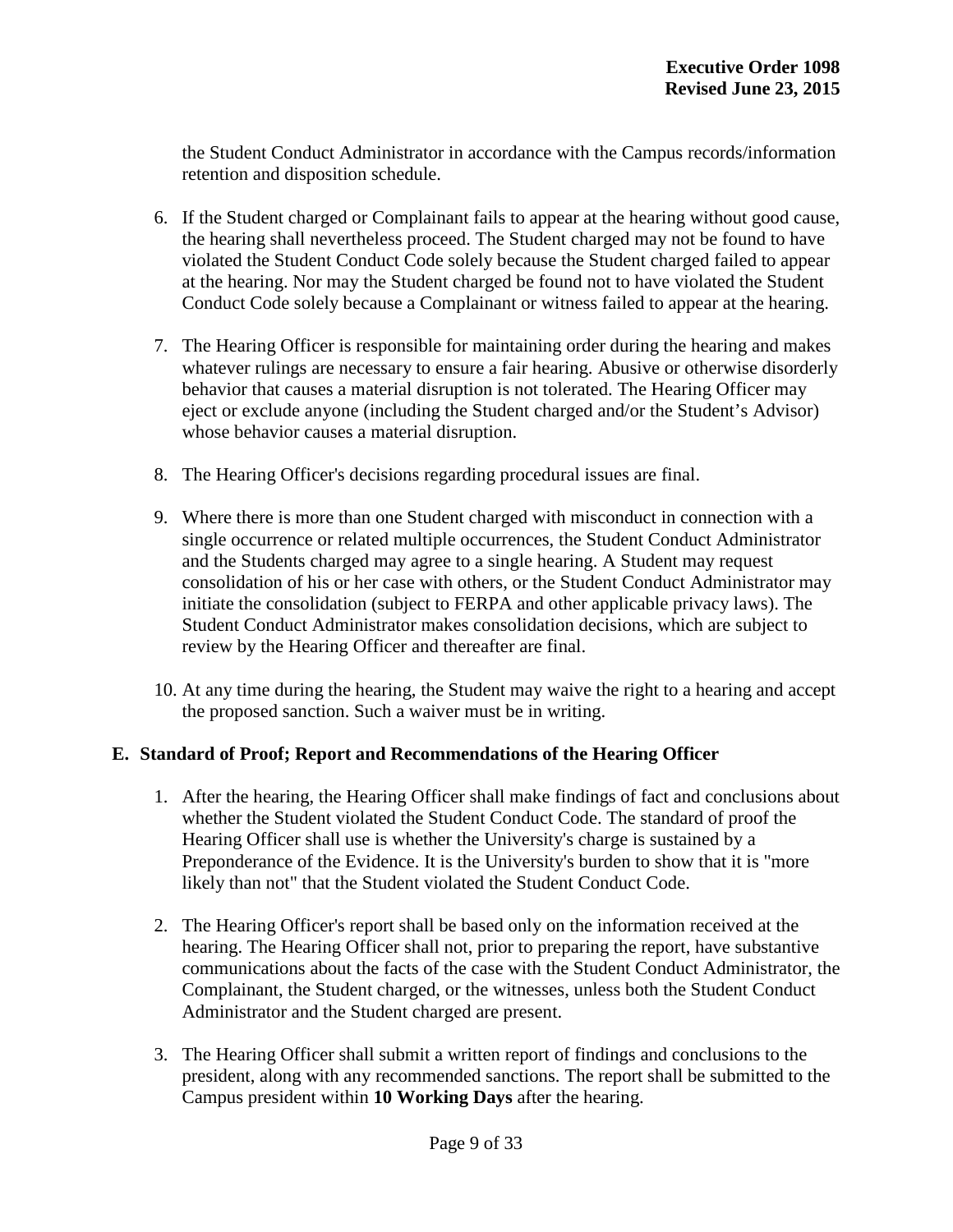# **F. Final Decision/Notification**

The president shall review the Hearing Officer's report and issue a final decision.

- 1. The president may impose the recommended sanctions, adopt a different sanction or sanctions, reject sanctions altogether, or refer the matter back for further findings on specified issues. If the president adopts a different sanction than what is recommended by the Hearing Officer, the president must set forth the reasons in the final decision letter. The president's final decision letter shall be issued within **10 Working Days** after receipt of the Hearing Officer's report.
- 2. The president shall send his or her decision electronically to the Student at the University-assigned or other primary e-mail address linked to the Student's University account.

# **Article IV. Proceedings in Cases involving Allegations of Discrimination, Harassment, Retaliation, Sexual Misconduct, Dating or Domestic Violence, or Stalking**

This Article sets forth the procedures that govern all student disciplinary matters systemwide involving allegations of Discrimination, Harassment, Retaliation, Sexual Misconduct, Dating or Domestic Violence, or Stalking.

# **A. DHR Administrator**

In accordance with Executive Orders 1096 and 1097, the DHR Administrator investigates complaints of Discrimination, Harassment, and Retaliation based on all Protected Statuses except Gender, determines whether a Student violated the Student Conduct Code, and prepares a report that includes findings and conclusions about whether the Student violated the Student Conduct Code. Unless the determination is appealed as provided in Executive Orders 1096 or 1097, it is final and binding in all subsequent proceedings.

# **B. Title IX Coordinator**

The Title IX Coordinator (or designee) is responsible for investigating Complaints of Gender Discrimination, Harassment and Retaliation, including Sex Discrimination and Sexual Harassment, as well as Complaints of Sexual Misconduct, Domestic and Dating Violence, and Stalking. (See Executive Orders 1095, 1096 and 1097.) In accordance with Executive Orders 1096 and 1097, the Title IX Coordinator investigates those Complaints, determines whether a Student violated the Student Conduct Code, and prepares a report that includes findings of facts and conclusions about whether the Student violated the Student Conduct Code. Unless the determination is appealed as provided in Executive Orders 1096 or 1097, it is final and binding in all subsequent proceedings.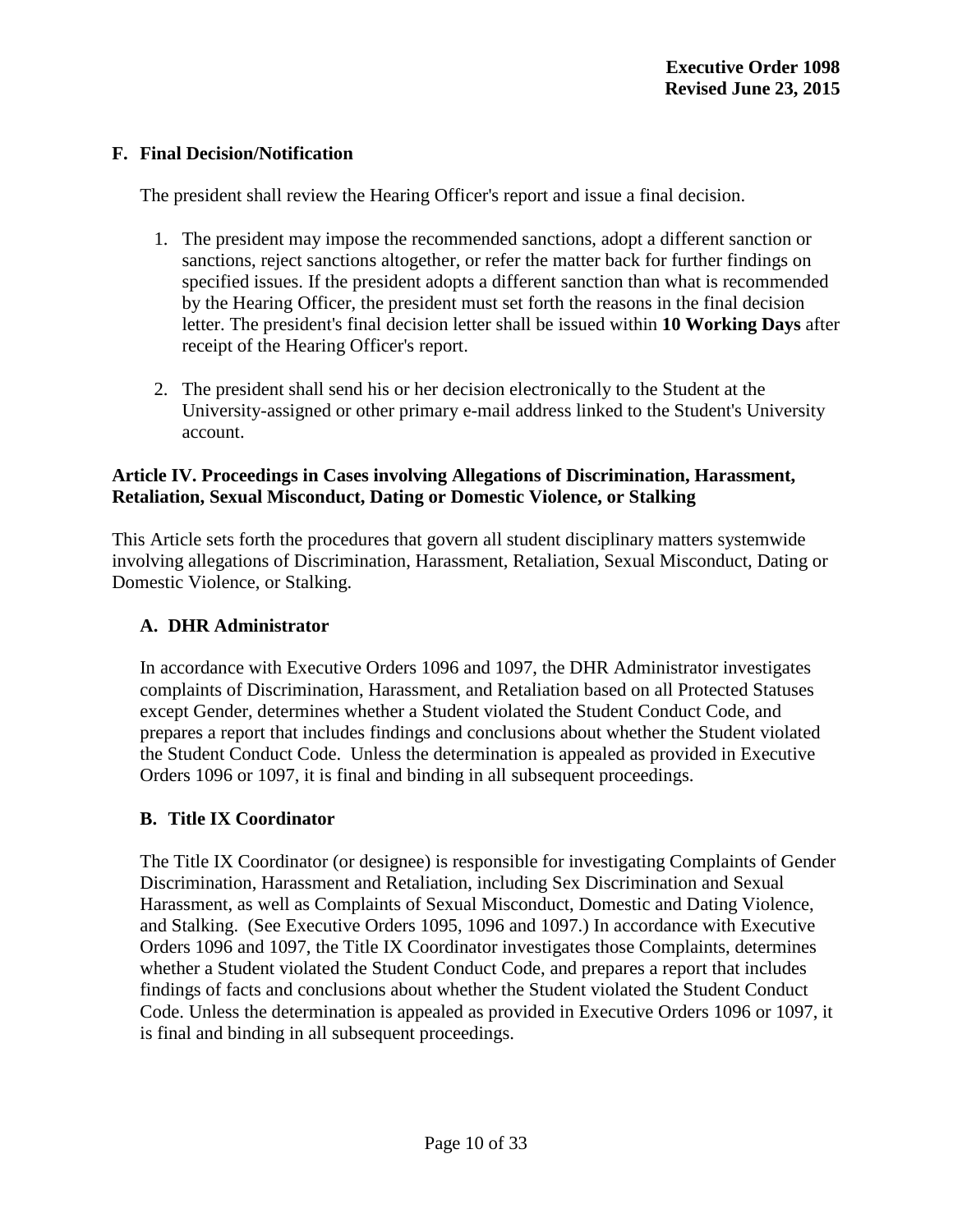# **C. Confidentiality**

Information provided to University employees in connection with any Complaint shall be considered private and may be shared with other University employees and law enforcement exclusively on a "need to know" basis. The University shall endeavor to honor any Complainant's or alleged victim's request for confidentiality; however, it must also weigh requests for confidentiality against its duty to provide a safe and nondiscriminatory environment for all members of the Campus community. Confidentiality, therefore, cannot be ensured. The Title IX Coordinator or DHR Administrator will determine whether confidentiality is appropriate given the circumstances of each incident. Executive Order 1095 identifies those categories of University employees who are required by law to maintain near or complete confidentiality (for example, in connection with allegations of Sexual Misconduct). Questions about rights and options with respect to confidentiality should be directed to the Campus Title IX Coordinator or DHR Administrator.

# **D. Complaint/Investigation/Findings**

- 1. Complaints by Students against Students shall be investigated according to the procedures set forth in Executive Order 1097. The DHR Administrator or the Title IX Coordinator shall notify the Student Conduct Administrator of the status of any such Complaint, including any appeal to the Chancellor's Office (CO), as well as the investigation results (including findings, conclusions, and any Interim Remedies afforded to the Complainant). Where the investigative report finds a violation or the finding of a violation is sustained after appeal, the Student Conduct Administrator will initiate student conduct proceedings. The Student Conduct Administrator and the DHR Administrator or Title IX Coordinator will consult with respect to appropriate sanctions and Remedies.
- 2. Complaints by California State University (CSU) employees or Third Parties, as defined in Executive Order 1096 (e.g., vendors, auxiliary employees or Campus visitors) against Students shall be investigated according to the procedures set forth in Executive Order 1096. The DHR Administrator or the Title IX Coordinator shall notify the Student Conduct Administrator of the status of any such Complaint, including any appeal to the CO, as well as the investigation results (including findings, conclusions, and any Interim Remedies afforded to the Complainant). Where the investigative report finds a violation or the finding of a violation is sustained after appeal, the Student Conduct Administrator will initiate student conduct proceedings. The Student Conduct Administrator and the DHR Administrator or Title IX Coordinator will consult with respect to appropriate sanctions and Remedies.
- 3. Unless the CO notifies the Campus that an appeal has been filed, investigative findings pursuant to Executive Orders 1096 or 1097 become final **11 working days** after the date of the Notice of Investigation Outcome issued pursuant to those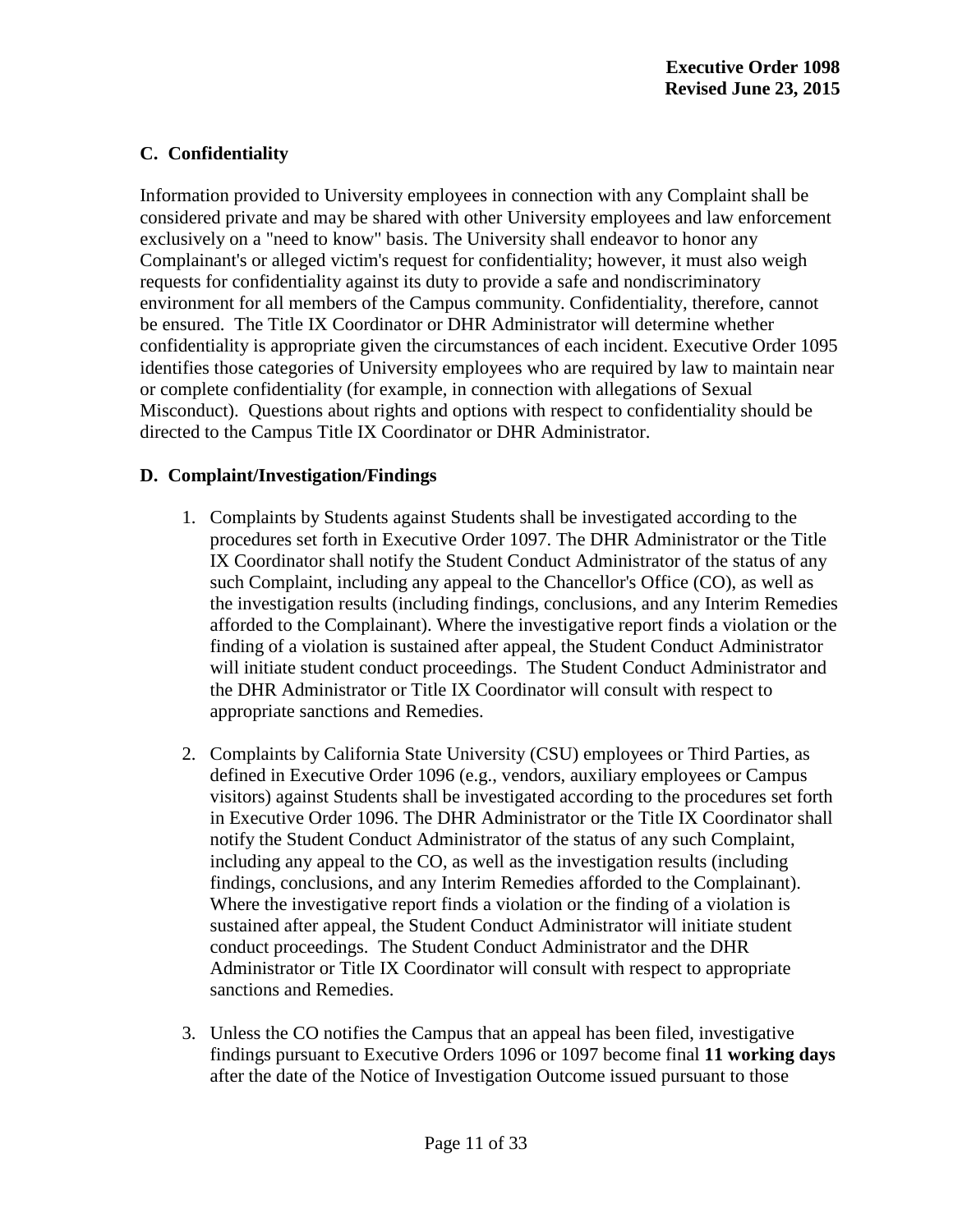Executive Orders. If an appeal is filed, the investigative findings do not become final until the appeal has been exhausted.

# **E. Conference with Complainant**

The Student Conduct Administrator shall offer the Complainant(s) the opportunity to confer with the Student Conduct Administrator. Any conference with the Complainant(s) shall occur within **10 Working Days** after the Student Conduct Administrator receives the final investigation report – or, if an appeal was filed, the final appeal outcome. The purpose of the conference is to provide an opportunity for the Complainant to provide input concerning appropriate sanctions and Remedies in light of the investigative findings. Therefore, it should take place before the Notice of Conference, described in section F, is served on the Student charged. The Complainant may be accompanied by an Advisor.

# **F. Notice of Conference and Conference with the Student Charged**

- 1. Within **10 Working Days** after the Student Conduct Administrator receives the final investigation report – or, if an appeal was filed, the final appeal outcome, and after the Complainant has been given 10 Working Days to have a Conference with the Student Conduct Administrator, the Student Conduct Administrator shall notify the Student charged in writing that a conference has been scheduled or that the Student is directed to promptly schedule a conference with the Student Conduct Administrator.
- 2. The Notice of Conference shall include:
	- a. The sections of the Student Conduct Code and other Campus policies that are the subject of the proposed discipline;
	- b. The proposed sanction or range of sanctions, including sanctions designed to provide Remedies to the Complainant(s);
	- c. The location on the Campus where the Student can view his or her discipline file, including the location (or copies) of the Campus policies that were violated;
	- d. Notification of any immediate, interim suspension (see Article VI) and/or withdrawal of consent to remain on Campus<sup>[5](#page-7-0)</sup>;
	- e. Notification of the Student's right to be accompanied at the conference by an Advisor; and

<span id="page-12-0"></span><sup>5</sup> See Cal. Penal Code § 626.4.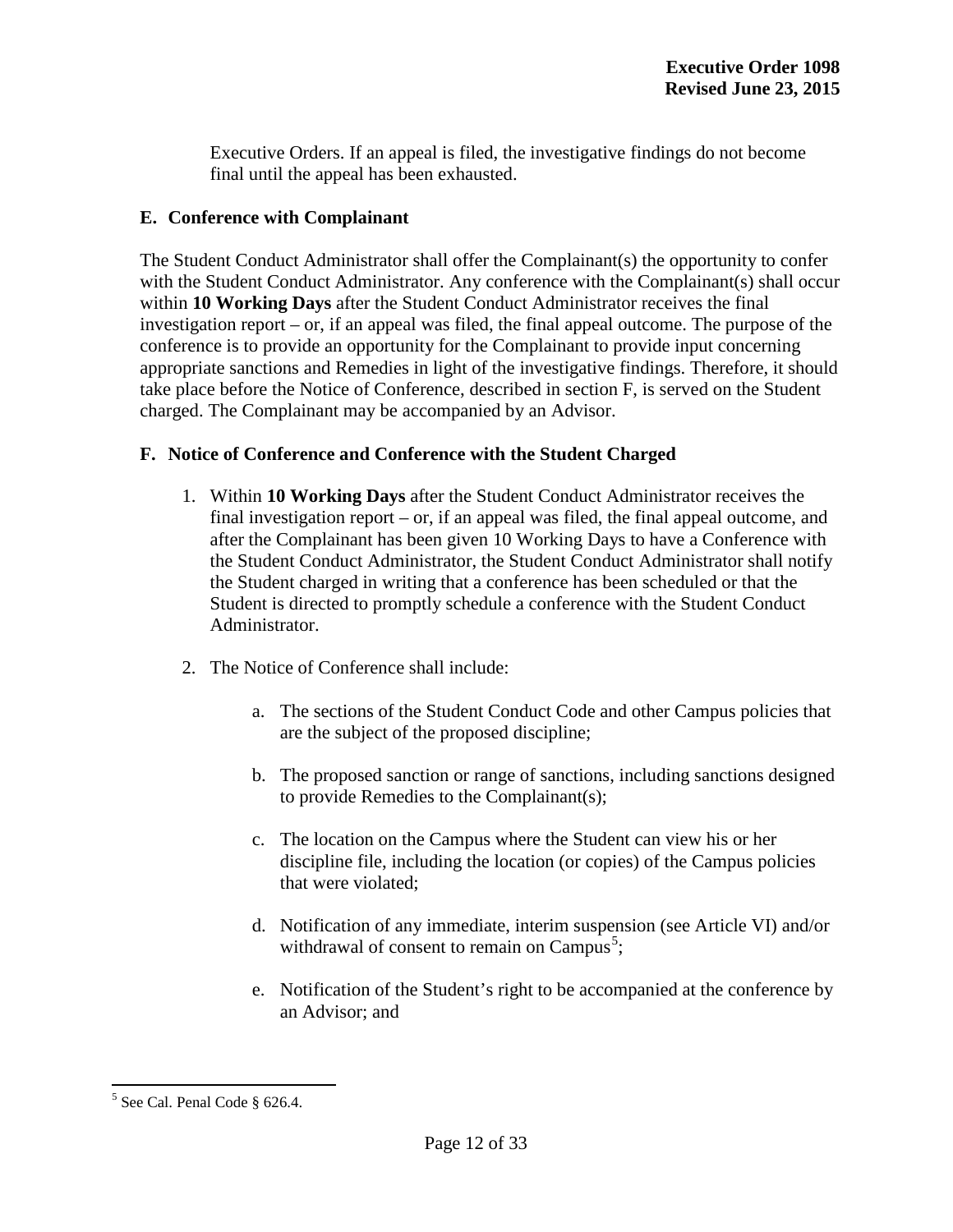- f. A copy of this Executive Order or notice of where the Student may obtain a copy. If an interim suspension has been imposed or consent to remain on Campus has been withdrawn by the time the Notice of Conference is sent, a copy of this Executive Order shall be enclosed, along with any other Campus policy referenced in the Notice of Conference.
- 3. Conference with Student charged and/or Complainant

The conference with the Student and any conference with the Complainant(s) shall be conducted as follows:

- a. The conference shall not be recorded.
- b. The Student Conduct Administrator controls the conference and may exclude any Advisor who materially disrupts the conference.
- c. The conference requirement is waived if the Student or Complainant(s) fails to attend the conference or otherwise declines to cooperate.
- 4. The Student Conduct Administrator shall, in consultation with and agreement from the DHR Administrator or Title IX Coordinator, determine which cases are appropriate for resolution (via written resolution agreement), taking into consideration the investigation report and any additional information provided by the Student charged and the Complainant(s) during any conferences. If a proposed resolution agreement can be reached with the Student charged as to an appropriate disposition, the terms of the proposed disposition shall be put in writing and signed by the Student and the University after the Student has been given a reasonable opportunity to review the proposed resolution agreement with an Advisor of the Student's choice. The Student charged must be informed that any proposed resolution may be appealed by the Complainant and is not final until any such appeal is exhausted. Suspension of one academic year or more or expulsion, withdrawal in lieu of suspension or expulsion, and withdrawal with pending misconduct investigation or disciplinary proceedings shall be entered on the Student's transcript permanently without exception; this requirement shall not be waived in connection with any resolution agreement.
- 5. The Student Conduct Administrator shall promptly notify the DHR Administrator or the Title IX Coordinator of the outcome of the conferences with the Student and the Complainant(s). If the case does not proceed to hearing, the DHR Administrator (or the Title IX Coordinator) shall at that time:
	- a. Notify the Complainant(s) of the outcome of the conference, including any proposed resolution agreement as well as the Complainant's right to appeal any proposed resolution agreement to the CO pursuant to Article IV. J.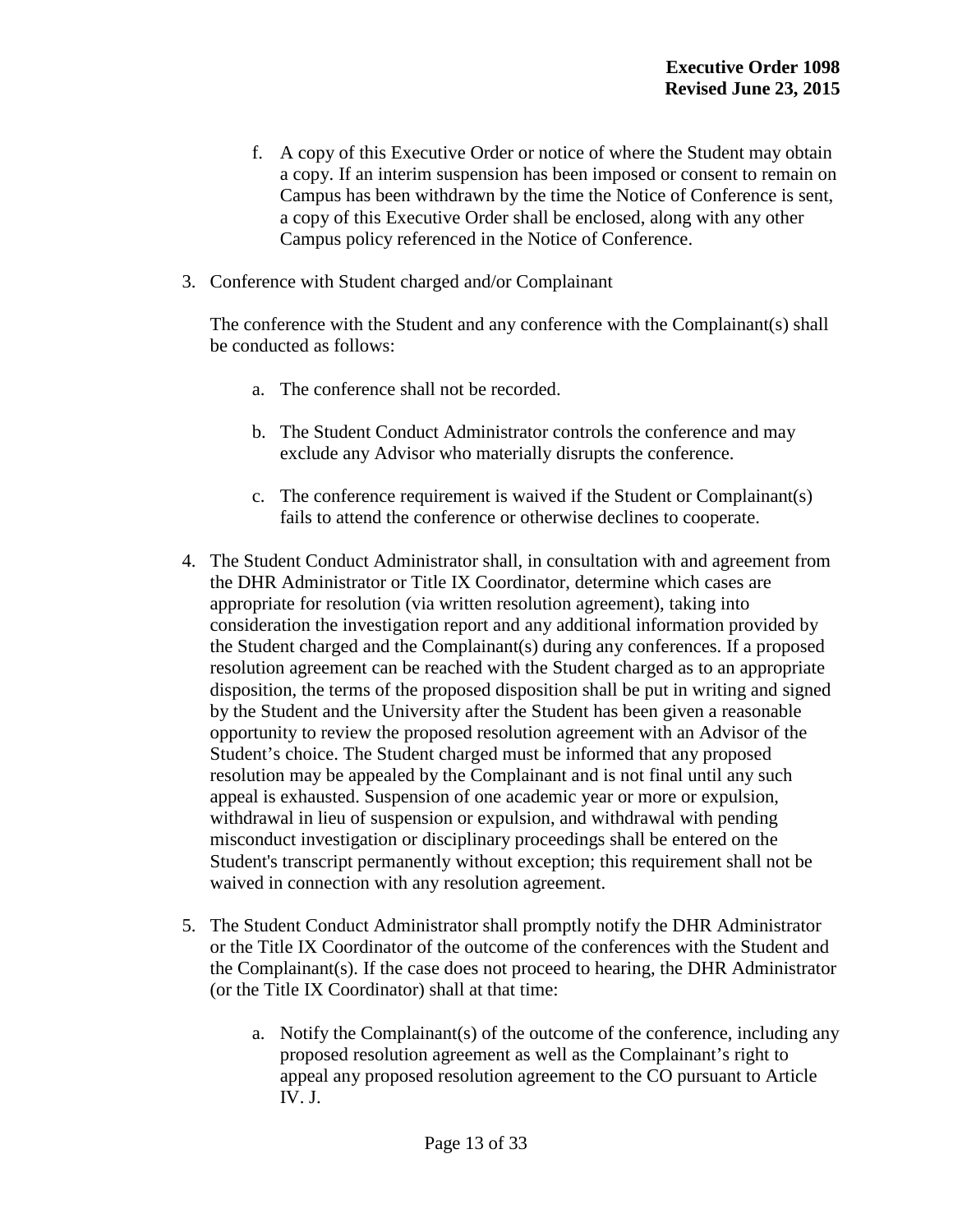- b. Take any appropriate further steps to address the effects of any Discrimination, Harassment, Retaliation, Sexual Misconduct, Dating or Domestic Violence, or Stalking.
- c. Identify and address any remaining systemic or other patterns of Discrimination, Harassment, Retaliation, Sexual Misconduct, Dating or Domestic Violence, or Stalking at the Campus.
- 6. Discipline cases may be resolved through the conference process. It is, however, not appropriate for a Complainant to be required to "work out the problem" directly with the Student charged, and in no event should any meeting between Complainant and the Student be required.

### **G**. **Notice of Hearing on Sanctions**

- 1. If not resolved, the Student Conduct Administrator shall issue a Notice of Hearing promptly after the conference. Simultaneous notice shall also be provided to the Complainant and the DHR Administrator or the Title IX Coordinator. The Notice of Hearing shall be issued within **5 Working Days** after the conference has concluded.
- 2. The Notice of Hearing shall be issued under the following circumstances:
	- a. If the Student charged fails to attend the conference or otherwise declines to cooperate;
	- b. If the matter is not closed or the disposition is not memorialized in writing promptly after the conference; or
	- c. No agreement can be reached with respect to the sanction.
- 3. The Notice of Hearing shall include the following information:
	- a. The sections of the Student Conduct Code and other Campus policies that are the subject of the proposed sanctions;
	- b. The proposed sanctions, including sanctions designed to provide protection/Remedies to the Complainant(s);
	- c. Notification that neither the Hearing Officer nor the president is bound by the proposed sanction, and that the Hearing Officer may recommend, and/or the president may set, a more severe sanction;
	- d. The date, time and place of the hearing;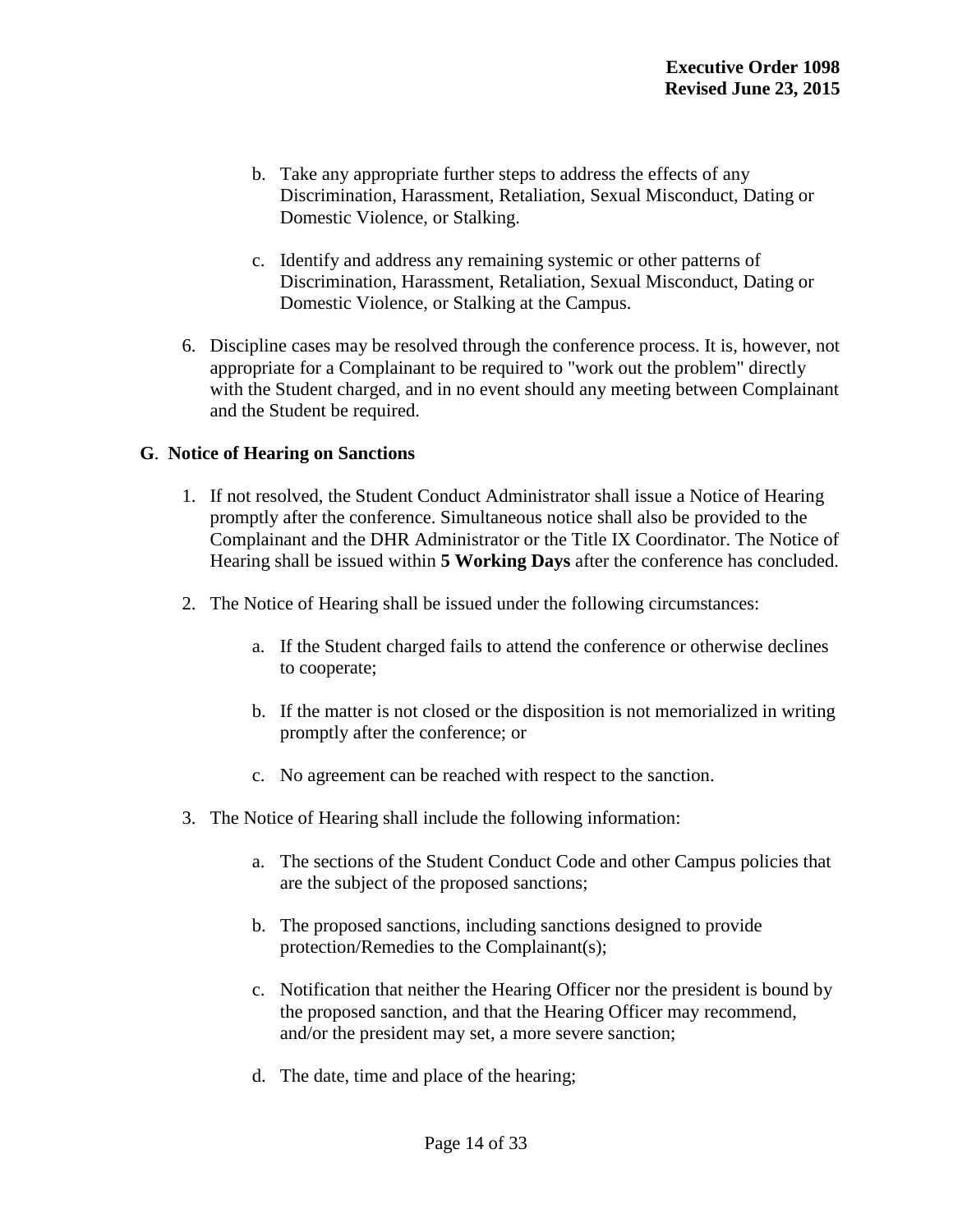- e. The location on the Campus where the Student may view his or her discipline file, including the location (or copies) of the Campus policies that were violated, and any related investigation report;
- f. Notification that the Student charged and the Complainant each may be accompanied at the hearing by an Advisor. Notification shall be given that any person who intends to bring an attorney must inform the Student Conduct Administrator of the attorney's name, address and phone number at least **5 Working Days** before the hearing. Failure to provide this notice in a timely manner will result in exclusion of the attorney from the hearing;
- g. Notification that the Student can waive the right to a hearing by accepting the proposed sanction, subject to the Complainant's right to appeal (subject to the approval of the DHR Administrator or Title IX Coordinator);
- h. Notification of any immediate, interim suspension (see Article VI) and/or withdrawal of consent to remain on Campus<sup>[6](#page-12-0)</sup>; and
- i. A copy of this Executive Order or notice of where the Student and/or Complainant may obtain a copy. If an interim suspension has been imposed or consent to remain on Campus has been withdrawn by the time the Notice of Hearing is sent, a copy of this Executive Order shall be enclosed, along with any other Campus policy referenced in the Notice of Hearing.
- 4. The Student Conduct Administrator shall schedule the hearing promptly, but in any event no sooner than **10 Working Days** after, and no later than **20 Working Days** after, the date of the Notice of Hearing.
- 5. A notice to appear at hearing shall be sent to any University-related witnesses and to the Complainant(s) at least **5 Working Days** before the hearing at the Universityassigned or other primary e-mail addresses linked to these persons' University accounts.
- 6. The Notice of Hearing may be amended at any time, and the Student Conduct Administrator may (but is not required to) postpone the hearing for a reasonable period of time. If the notice is amended after a hearing is underway, the Hearing Officer may (but is not required to) postpone the hearing for a reasonable period of time.

<span id="page-15-0"></span> $6$  See Cal. Penal Code § 626.4.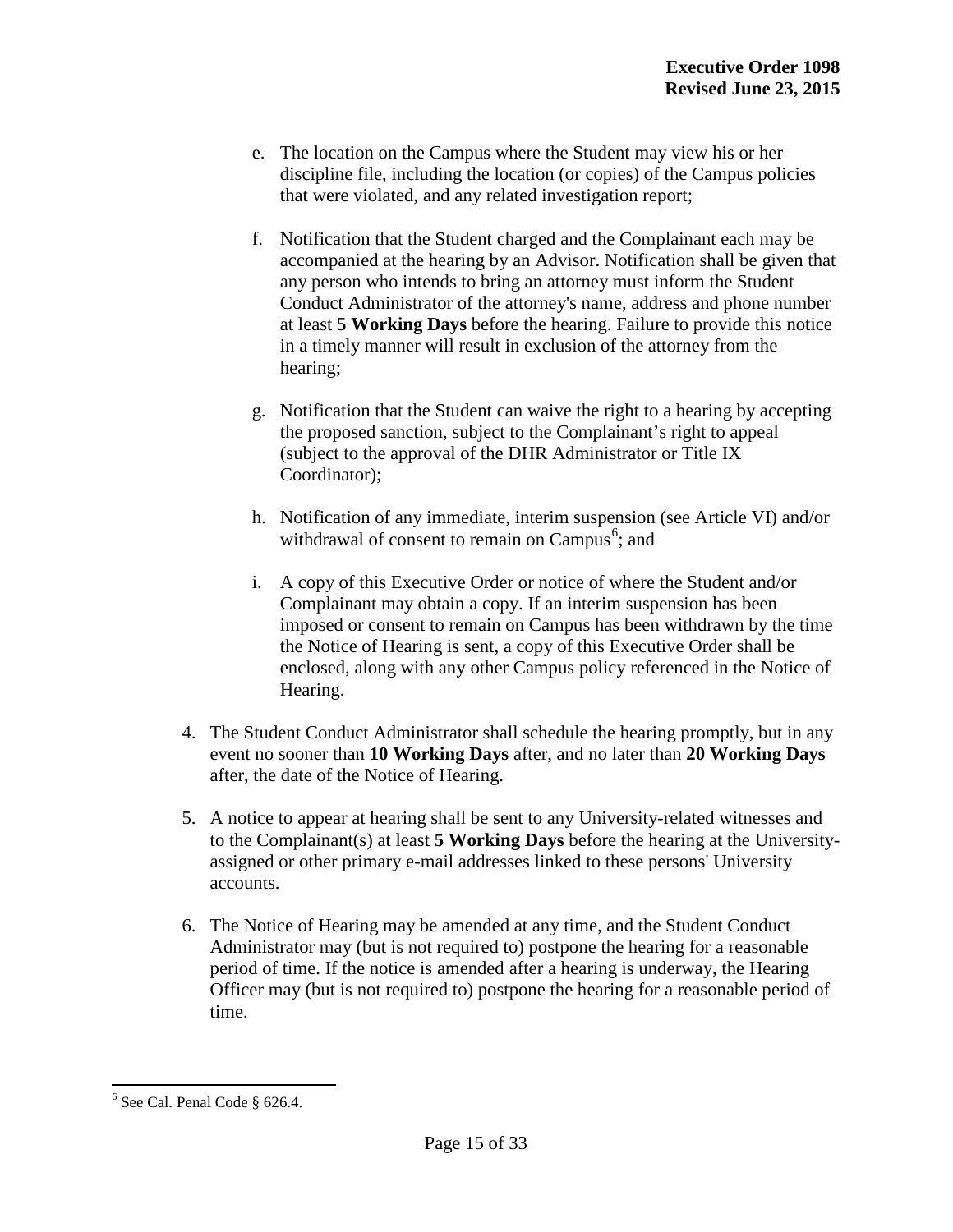7. The DHR Administrator or Title IX Coordinator retain ultimate authority regarding whether a proposed resolution agreement may be entered into after the Notice of Hearing has been issued, or after the Hearing has commenced. Factors to consider will vary based on the facts and circumstances of the specific case.

# **H. Hearing on Sanctions**

The findings and conclusions of the investigations conducted in accordance with Executive Orders 1096 and 1097, once any appeals are exhausted, are final and binding. The hearing is limited to determining appropriate sanctions; the findings of the investigation are not under review.

- 1. The hearing is closed to all persons except the Student Conduct Administrator; the Student charged; the Complainant(s); their respective Advisors; appropriate witnesses while they are testifying; any other alleged victims while they are testifying, together with their Advisors; the Hearing Officer; and one person to assist the Hearing Officer in recording the hearing. All parties and witnesses who will testify must attend the hearing in person unless the Student Conduct Administrator permits an exception (e.g., participation via videoconference or telephone). A police or security officer may also be present if deemed appropriate or necessary by the vice president for Student Affairs or Hearing Officer. The University will cooperate in providing University witnesses wherever possible, provided that they are identified at least **5 Working Days** before the hearing.
- 2. The Hearing Officer controls the hearing. Except as provided in Article IV. H, sections 6-8 below, the Student Conduct Administrator and the Student charged each put on the evidence in their case and may each ask questions of the witnesses in whatever manner the Hearing Officer deems appropriate.
- 3. The Hearing Officer may ask questions of any witness, the Student, the Complainant, Student Conduct Administrator, the Title IX Coordinator or the DHR Administrator.
- 4. The Complainant(s) may be present while evidence is being presented concerning the charges that relate to him/her, unless the Hearing Officer grants a request that the Complainant(s) be excused during certain testimony to protect privacy rights and/or pursuant to FERPA.
- 5. The DHR Administrator or the Title IX Coordinator may attend the hearing in its entirety.
- 6. Questions may not be posed to Complainants about their past sexual behaviors involving any persons other than the Student charged.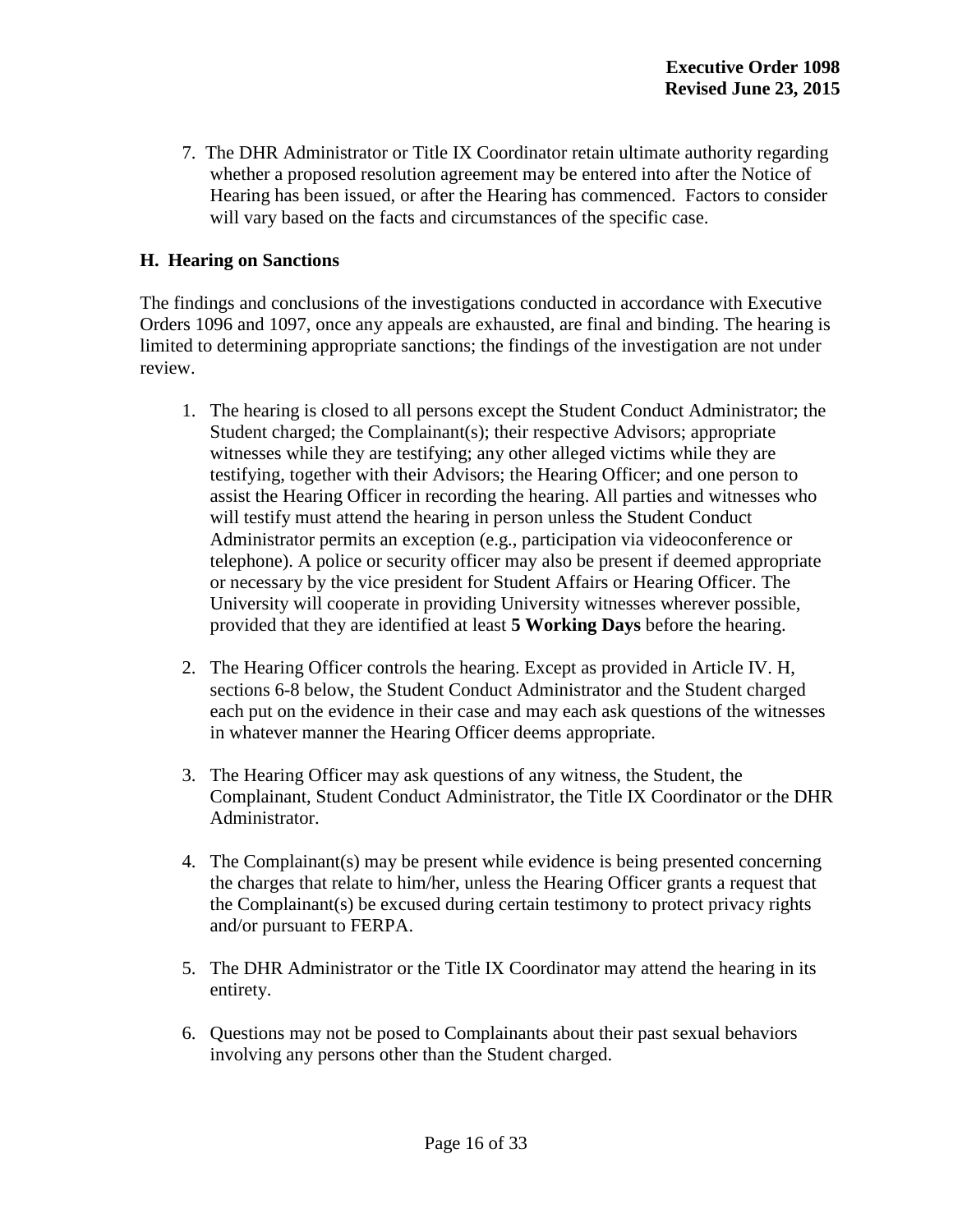- 7. The Hearing Officer shall ask any questions of the Complainant and other witnesses on behalf of the Student charged (who shall give the Hearing Officer a written list of questions), unless the Complainant(s) or witness expressly waives this requirement and consents to questioning directly by the Student.
- 8. The Hearing Officer shall ask any questions of the Student and other witnesses on behalf of the Complainant (who shall give the Hearing Officer a written list of any such questions), unless the Complainant in question expressly waives this requirement.
- 9. The investigation report and any CO Appeal Response prepared pursuant to Executive Orders 1096 or 1097 shall be entered into evidence at the hearing, redacted as appropriate to protect private (e.g. contact) information or as otherwise required by law.
- 10. Formal rules of evidence applied in courtroom proceedings (e.g., California Evidence Code) do not apply in the hearing. All information that responsible persons are accustomed to rely upon in the conduct of serious affairs is considered. Hearsay may be considered and will be given the weight appropriate under all of the circumstances. Unduly repetitive information may be excluded.
- 11. The Hearing Officer shall make an official audio recording of the hearing (with assistance, at the Hearing Officer's discretion). The recording is University Property. No other recording of the hearing is permitted. The audio recording shall be retained by the Student Conduct Administrator in accordance with the Campus records/information retention and disposition schedule.
- 12. If the Student charged fails to appear at the hearing without good cause, the hearing shall nevertheless proceed.
- 13. The Hearing Officer is responsible for maintaining order during the hearing and makes whatever rulings are necessary to ensure a fair hearing. Abusive or otherwise disorderly behavior that causes a material disruption is not tolerated. The Hearing Officer may eject or exclude anyone (including the Student, the Complainant, and Advisors) whose behavior causes a material disruption.
- 14. Where there is more than one Student facing sanctions in connection with a single occurrence or related multiple occurrences, the Student Conduct Administrator and the Students charged may agree to a single hearing. A Student may request consolidation of his or her case with others, or the Student Conduct Administrator may initiate the consolidation (subject to FERPA and other applicable privacy laws). The Student Conduct Administrator makes consolidation decisions, which are subject to review by the Hearing Officer and thereafter are final.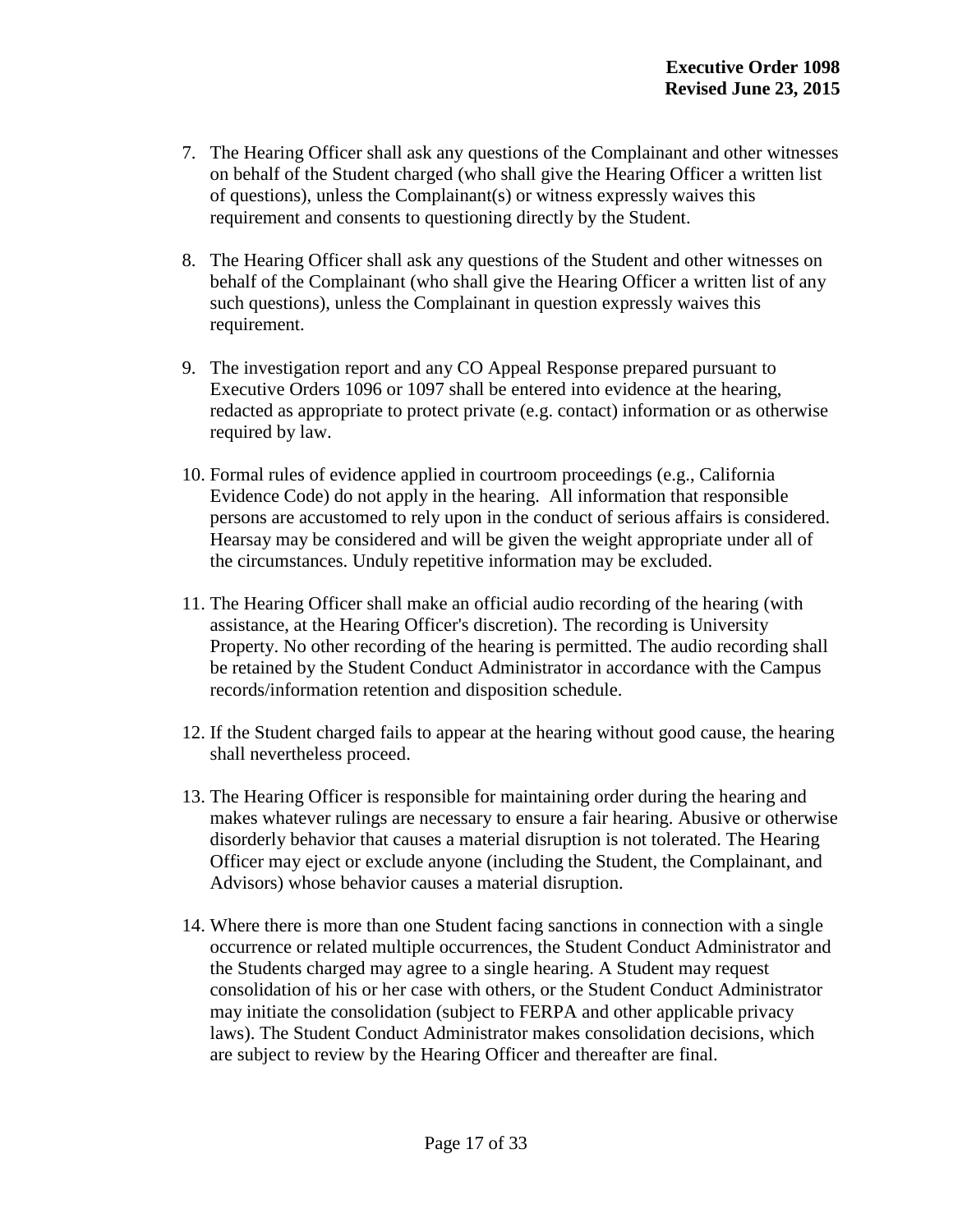- 15. At any time during the hearing, and subject to the approval of the DHR Administrator or Title IX Coordinator, the Student charged may waive the right to a hearing and accept the proposed sanction, subject to the Complainant's right to appeal. Such a waiver must be in writing. The DHR Administrator or Title IX Coordinator retain ultimate authority regarding whether a proposed resolution agreement may be entered into after the Notice of Hearing has been issued, or after the Hearing has commenced. Factors to consider will vary based on the facts and circumstances of the specific case.
- 16. The Hearing Officer shall submit a written report to the president recommending sanctions, if any, as well as any recommendations regarding additional Remedies, including but not limited to restricting the Student's contact with, or physical proximity to, the Complainant or other persons. The report shall include any mitigating or aggravating factors relied upon by the Hearing Officer in reaching the recommendations. The report shall be submitted within **10 Working Days** after the hearing.

 The Hearing Officer's report shall be based only on the investigative report and the information received at the hearing. The Hearing Officer shall not, prior to preparing the report, have substantive communications about the facts of the case with the Student Conduct Administrator, the Complainant, the Student, the witnesses, or DHR Administrator or the Title IX Coordinator, unless both the Student Conduct Administrator and the Student are present.

#### **I. President's Sanction Decision/Notification**

The president shall review the investigative report and the Hearing Officer's report and issue a decision concerning the appropriate sanction.

- 1. The president may impose the recommended sanctions, adopt a different sanction or sanctions, or reject sanctions altogether. If the president adopts a different sanction than what is recommended by the Hearing Officer, the president must set forth the reasons in the decision letter. The president's decision letter shall be issued within **10 Working Days** after receipt of the Hearing Officer's report.
- 2. The president shall simultaneously send the decision electronically to the Student charged and Complainant(s) at the University-assigned or other primary e-mail address linked to their University accounts. The decision shall also be sent to the Student Conduct Administrator and the Hearing Officer.
- 3. The decision letter shall include:
	- a. The outcome of the hearing on sanctions, including any sanction imposed and the name of the Student charged; and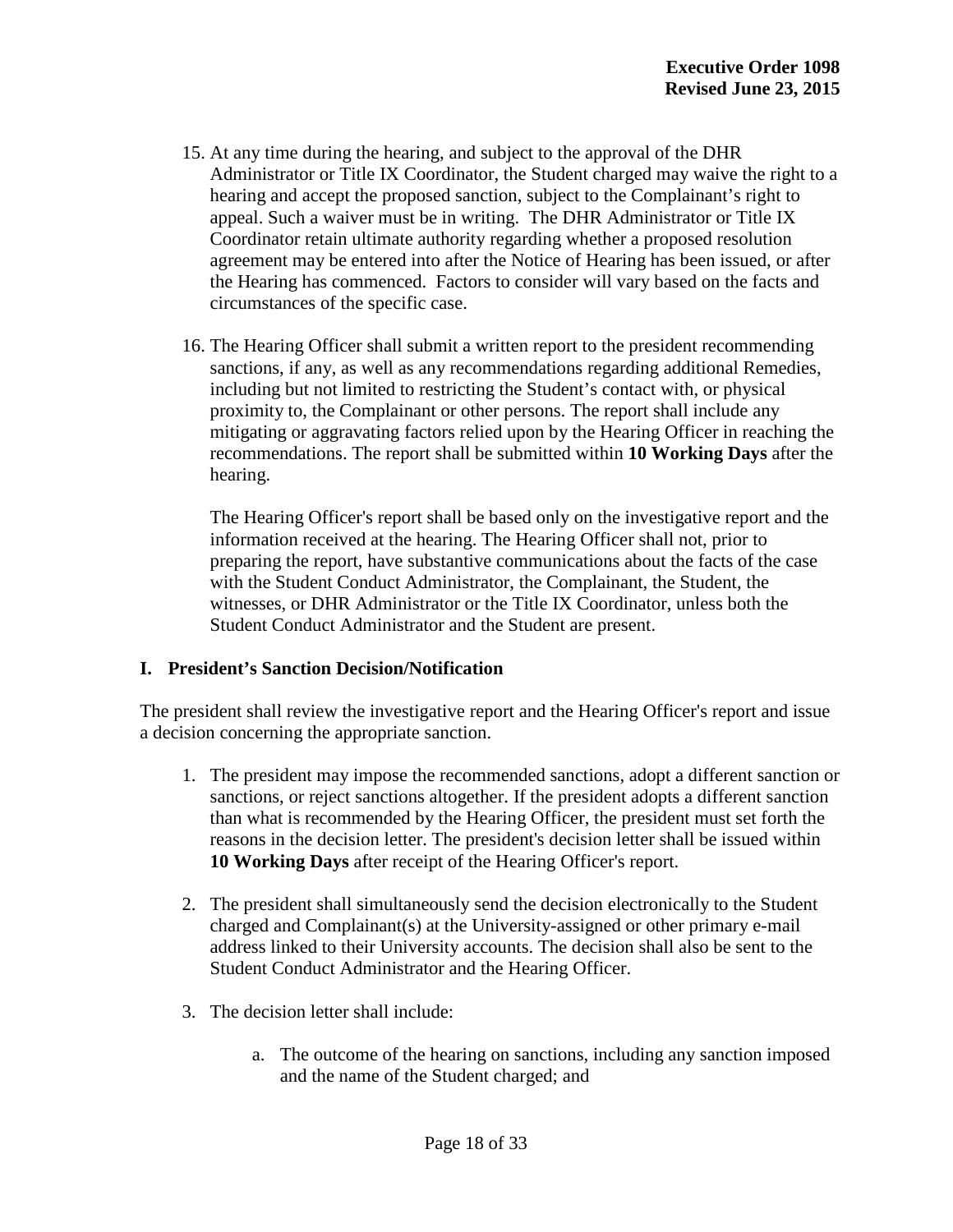- b. A copy of the Hearing Officer's report, redacted as appropriate or as otherwise required by law.
- c. Notice of the Complainant's and Student's right to appeal to the CO.
- 4. The president shall also send the decision to the DHR Administrator or the Title IX Coordinator so that they may determine whether any additional Remedies or steps shall be afforded or undertaken in order to maintain a safe and nondiscriminatory University environment.
- 5. Unless the CO notifies the campus that an appeal has been filed, the president's sanction decision become final **11 Working Days** after the date of the decision letter.

# **J. Appeal of Sanction to the Chancellor's Office**

The Complainant and Student charged each may file an appeal of the president's decision of appropriate sanctions to the CO no later than **10 Working Days** after the date of the president's decision letter. The Complainant may also appeal any proposed sanctions agreed to as part of a proposed resolution agreement with the Student charged either in the conference procedure described above or at any time thereafter. Such an appeal must be filed within **10 Working Days** after the date of notice to the Complainant of the proposed resolution agreement.

- 1. The appeal request shall be in writing and shall indicate the basis of the appeal. Sanction appeals are limited to a determination as to whether the sanction is reasonable under the facts and circumstances as determined by the investigation and whether any prejudicial procedural errors occurred during the hearing. The CO may conduct an interview with the appealing party to clarify the written appeal, at the CO's discretion.
- 2. A sanction decision appeal shall be addressed to:

Equal Opportunity and Whistleblower Compliance Unit Systemwide Human Resources Office of the Chancellor 401 Golden Shore, 4th Floor Long Beach, California 90802 **[eo-wbappeals@calstate.edu](mailto:eo-wbappeals@calstate.edu)**

3. Acknowledgement of Appeal. The CO shall provide prompt written acknowledgement of the receipt of the appeal to the appealing party, and will provide written notification of the appeal to the other party, the campus DHR Administrator or Title IX Coordinator, and the Campus president (or designee).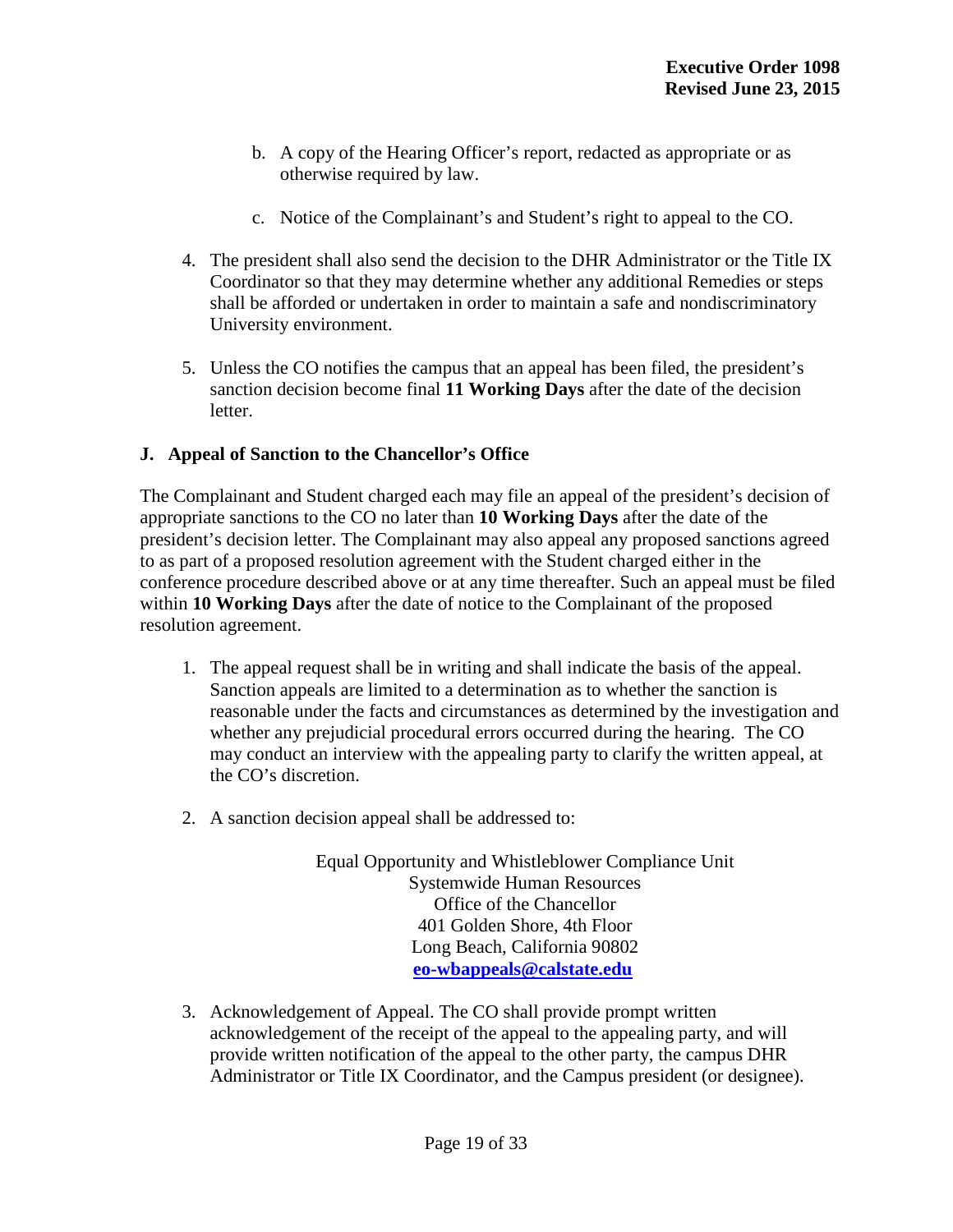- 4. Reasonable Accommodations. The CO will provide reasonable accommodations to any party or witness with a qualified Disability during the appeal process upon request by the person needing the accommodation. A reasonable accommodation may include an extension of time to file or respond to an appeal. The timeframe for CO response to an appeal will automatically be adjusted for the time needed, if any, to provide reasonable accommodations
- 5. Scope of Review. The CO appeal review shall be limited in scope to determining whether the sanction is reasonable under the facts and circumstances as determined by the investigation and whether any prejudicial procedural errors occurred during the hearing. The CO appeal review will not involve a new investigation and will not consider evidence that was not introduced during the investigation or hearing. The record will be limited to the record at the hearing.
- 6. CO Appeal Response. The CO shall issue a final appeal response to the parties, the DHR Administrator or Title IX Coordinator, and the campus president (or designee) no later than **10 Working Days** after receipt of the written appeal unless the timeline has been extended under Article V. E of Executive Orders 1096 or 1097.
- 7. The CO Appeal Response shall include a summary of the issues raised on appeal, a summary of the evidence considered, the determination(s) reached regarding the issues identified within the written appeal, a decision about whether the president's sanction decision is reasonable, and, where applicable, a decision regarding the final sanction.
- 8. Notification of CO Appeal Response. A copy of the CO final appeal response shall be forwarded to the Complainant and Student charged, the DHR Administrator or Title IX Coordinator, and the president (or designee).

# **K. Other Student Conduct Code Violations Related to Incidents of Sexual Misconduct, Dating or Domestic Violence, or Stalking**

Alleged victims and witnesses should not be deterred from reporting any incidents of Sexual Misconduct, Dating or Domestic Violence, or Stalking out of a concern that they might be disciplined for related violations of drug, alcohol, or other University policies. The University's primary concern is the safety of the Campus community; therefore, a person who participates as a Complainant or witness in investigations or proceedings involving Sexual Misconduct, Dating or Domestic Violence, or Stalking shall not be subject to discipline for related violations of the Student Conduct Code at or near the time of the incident unless the University determines the violation was egregious, including but not limited to plagiarism, cheating, academic dishonesty, or conduct that places the health and safety of another person at risk.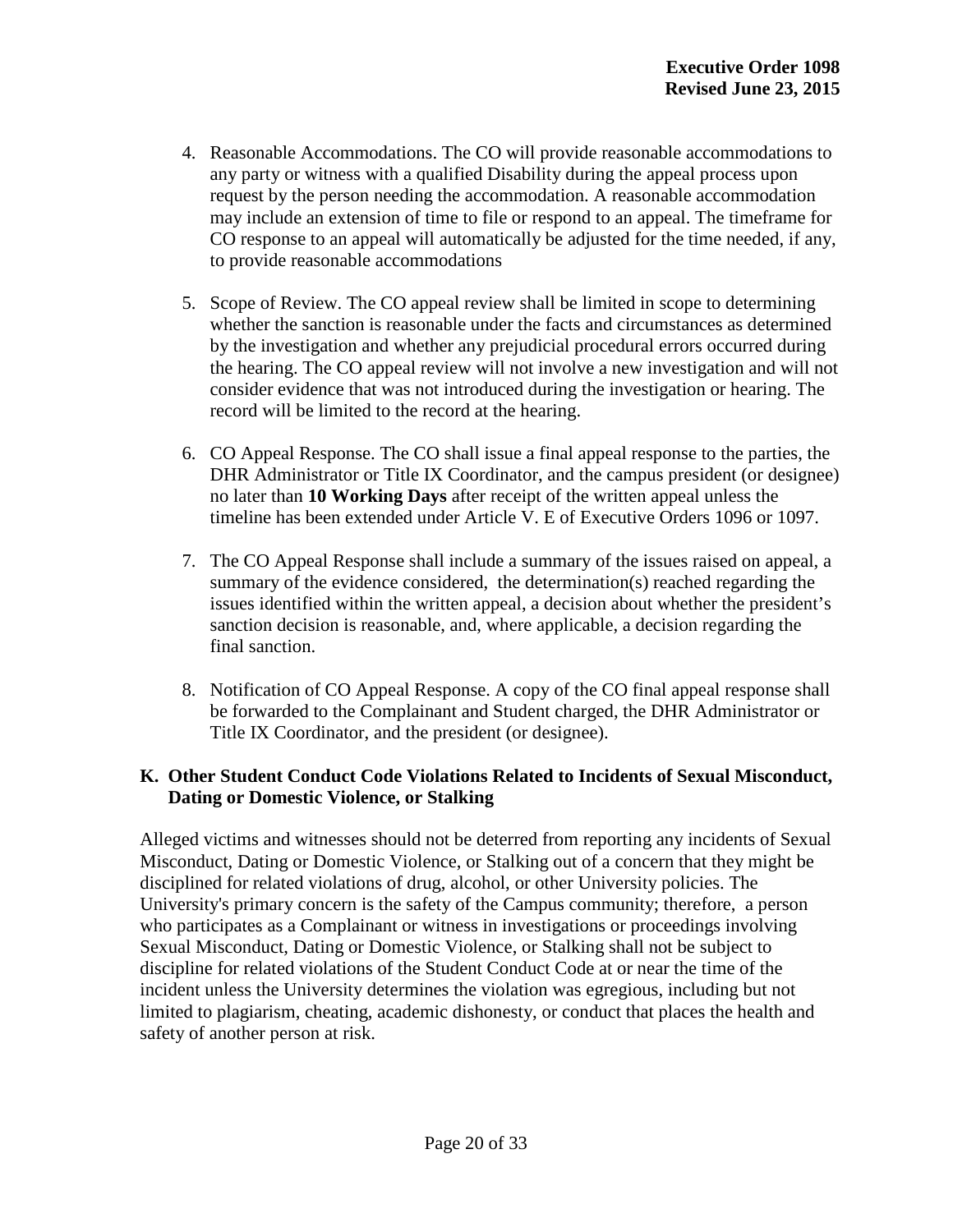# **Article V. Sanctions**

- **A.** The following sanctions may be imposed for violation of the Student Conduct Code:
	- 1. **Restitution**. Compensation for loss, damages or injury. This may include appropriate service and/or monetary material replacement.
	- 2. **Loss of Financial Aid**. Scholarships, loans, grants, fellowships and any other types of state financial aid given or guaranteed for the purposes of academic assistance can be conditioned, limited, cancelled or denied.
	- 3. **Educational and Remedial Sanctions**. Assignments, such as work, research, essays, service to the University or the community, training, counseling, removal from participation in recognized student clubs and organizations (e.g., fraternities and sororities), and/or University events, or other remedies intended to discourage similar misconduct or as deemed appropriate based upon the nature of the violation.
	- 4. **Denial of Access to Campus or Persons**. A designated period of time during which the Student is not permitted: (i) on University Property or specified areas of Campus; $\delta$  or (ii) to have contact (physical or otherwise) with the Complainant, witnesses or other specified persons.
	- 5. **Disciplinary Probation**. A designated period of time during which privileges of continuing in Student status are conditioned upon future behavior. Conditions may include the potential loss of specified privileges to which a current Student would otherwise be entitled, or the probability of more severe disciplinary sanctions if the Student is found to violate the Student Conduct Code or any University policy during the probationary period.
	- 6. **Suspension**. Temporary separation of the Student from active Student status or Student status.

a. A Student who is suspended for less than one academic year shall be placed on inactive Student (or equivalent) status (subject to individual Campus policies) and remains eligible to re-enroll at the University (subject to individual Campus enrollment policies) once the suspension has been served. Conditions for re-enrollment may be specified.

b. A Student who is suspended for one academic year or more shall be separated from Student status but remains eligible to reapply to the University (subject to individual Campus application polices) once the suspension has been served. Conditions for readmission may be specified.

<sup>7</sup> See Cal. Educ. Code § <sup>69810</sup>*et seq*. <sup>8</sup> See Cal. Penal Code § 626.2.

<span id="page-21-0"></span>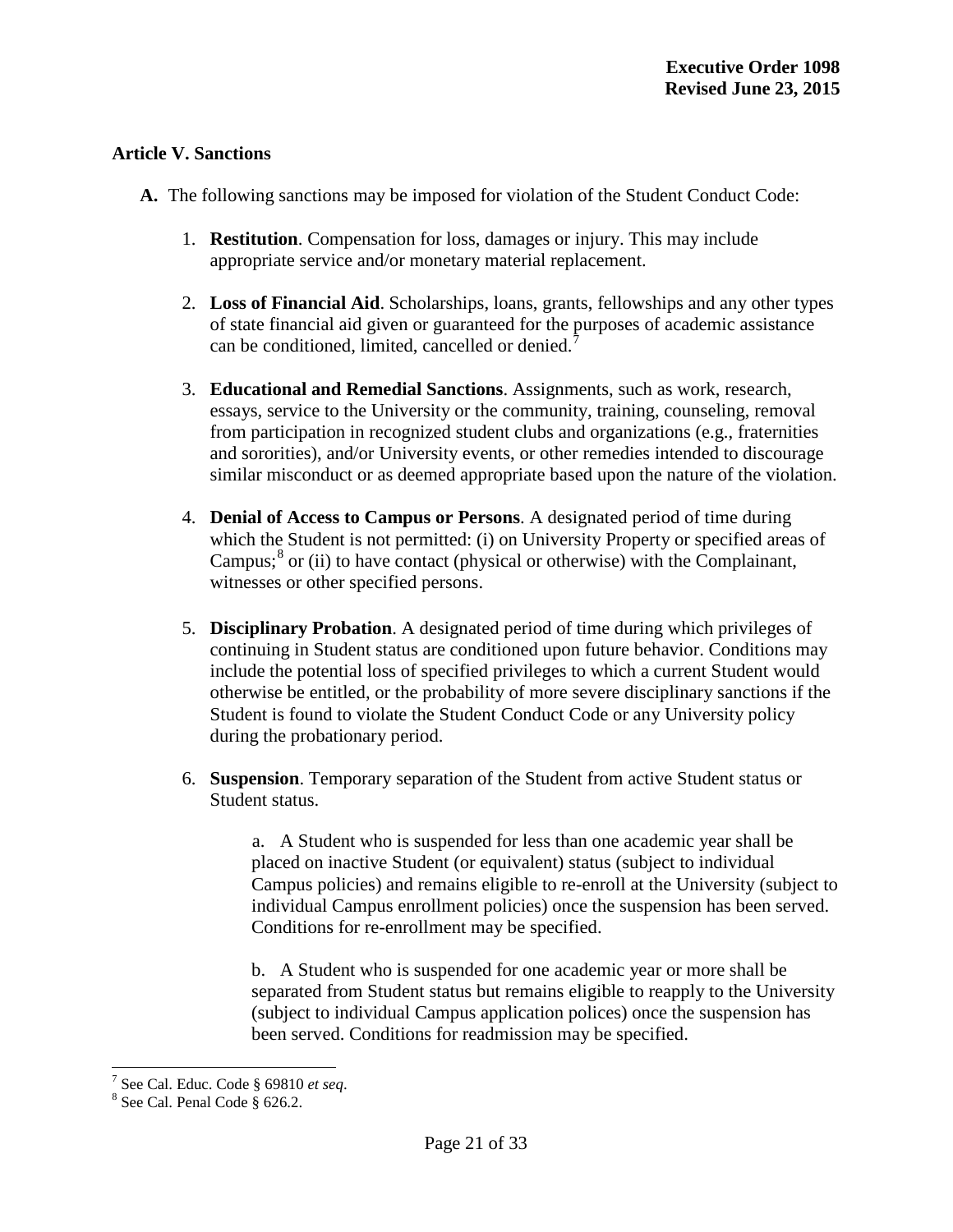c. Suspension of one academic year or more, withdrawals in lieu of suspension, and withdrawals with pending misconduct investigations or disciplinary proceedings shall be entered on the Student's transcript permanently without exception; this requirement shall not be waived in connection with a resolution agreement.

7. **Expulsion**. Permanent separation of the Student from Student status from the California State University system. Expulsion, withdrawal in lieu of expulsion, and withdrawal with pending misconduct investigation or disciplinary proceeding shall be entered on the Student's transcript permanently, without exception; this requirement shall not be waived in connection with a resolution agreement.

# **B. Multiple Sanctions**

More than one sanction may be imposed for a single violation.

# **C. Good Standing**

A Student is not considered to be in good standing for purposes of admission to the University while under a sanction of suspension or expulsion, or while his or her admission or re-admission has been qualified.<sup>[9](#page-21-0)</sup>

# **D. Administrative Hold and Withholding a Degree**

The University may place an administrative hold on registration transactions and release of records and transcripts of a Student who has been sent written notice of a pending investigation or disciplinary case concerning that Student, and may withhold awarding a degree otherwise earned until the completion of the process set forth herein, including the completion of all sanctions imposed.

# **E. Record of Discipline**

A record of disciplinary probation or suspension is entered on a Student's transcript, with beginning and end date, for the duration of the sanction. A record of expulsion or suspension for one academic year or more shall note the effective date of discipline and remains on the transcript permanently, without exception. A record of withdrawal in lieu of suspension or expulsion and withdrawal with pending misconduct investigation or disciplinary proceeding remains on the transcript permanently, without exception. These requirements shall not be waived in connection with any resolution agreement.

<span id="page-22-0"></span> $9^9$  See 5 Cal. Code Regs. § 40601(g).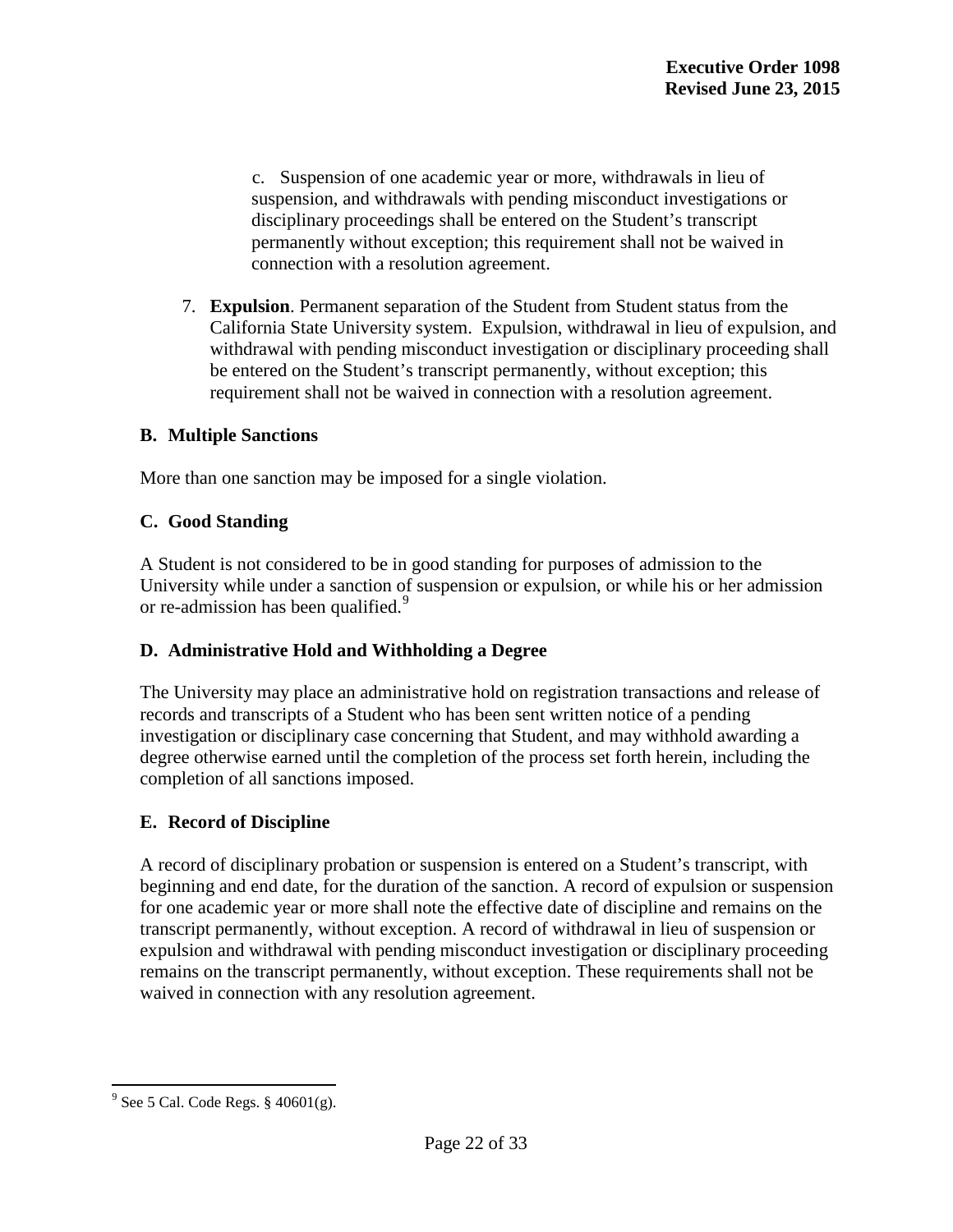### **Article VI. Interim Suspension**

### **A. Grounds**

A president may impose an interim suspension pursuant to Title 5, California Code of Regulations section 41302 where there is reasonable cause to believe that separation of a Student is necessary to protect the personal safety of persons within the University community or University Property, and to ensure the maintenance of order.

An investigative finding of a violation of Executive Orders 1096 or 1097 standing alone may be sufficient to constitute reasonable cause to believe that an interim suspension is necessary to protect the personal safety of persons within the University community or University Property, and to ensure the maintenance of order.

### **B. Notice and Opportunity for Hearing**

A Student placed on interim suspension shall be given prompt notice of the charges pending against him or her as enumerated in Title 5, California Code of Regulations section 41302 and a factual description of the conduct alleged to form the basis for the charges. The Student may request a hearing to determine whether continued interim suspension is appropriate by filing a request with the Student Conduct Administrator. The Student Conduct Administrator will notify the Hearing Officer.

In matters subject to Article IV, the Student Conduct Administrator will also notify the Complainant and the Title IX Coordinator or DHR Administrator. The Complainant may participate in any hearing conducted pursuant to this section.

Within **10 Working Days** of the request, the Hearing Officer shall conduct a hearing to determine whether there is reasonable cause to believe that the continued interim separation of the Student is necessary to protect the personal safety of persons within the University community or University Property, and to ensure the maintenance of order.  $^{10}$  $^{10}$  $^{10}$ 

The hearing is conducted pursuant to the provisions of Article III. D or Article IV. H of these procedures, as appropriate.

The president shall review the Hearing Officer's report and shall promptly issue a final decision regarding interim suspension. Notice to the Student charged and to the Complainant (in matters subject to Article IV) shall be sent to the University-assigned or other primary email address linked to the party's University account. The final decision shall also be provided to the DHR Administrator or the Title IX Coordinator where appropriate.

If the University establishes that there is reasonable cause for the interim suspension to continue, it shall remain in effect until the University closes the disciplinary matter, whether

<span id="page-23-0"></span><sup>10</sup> See 5 Cal. Code Regs. § 41302.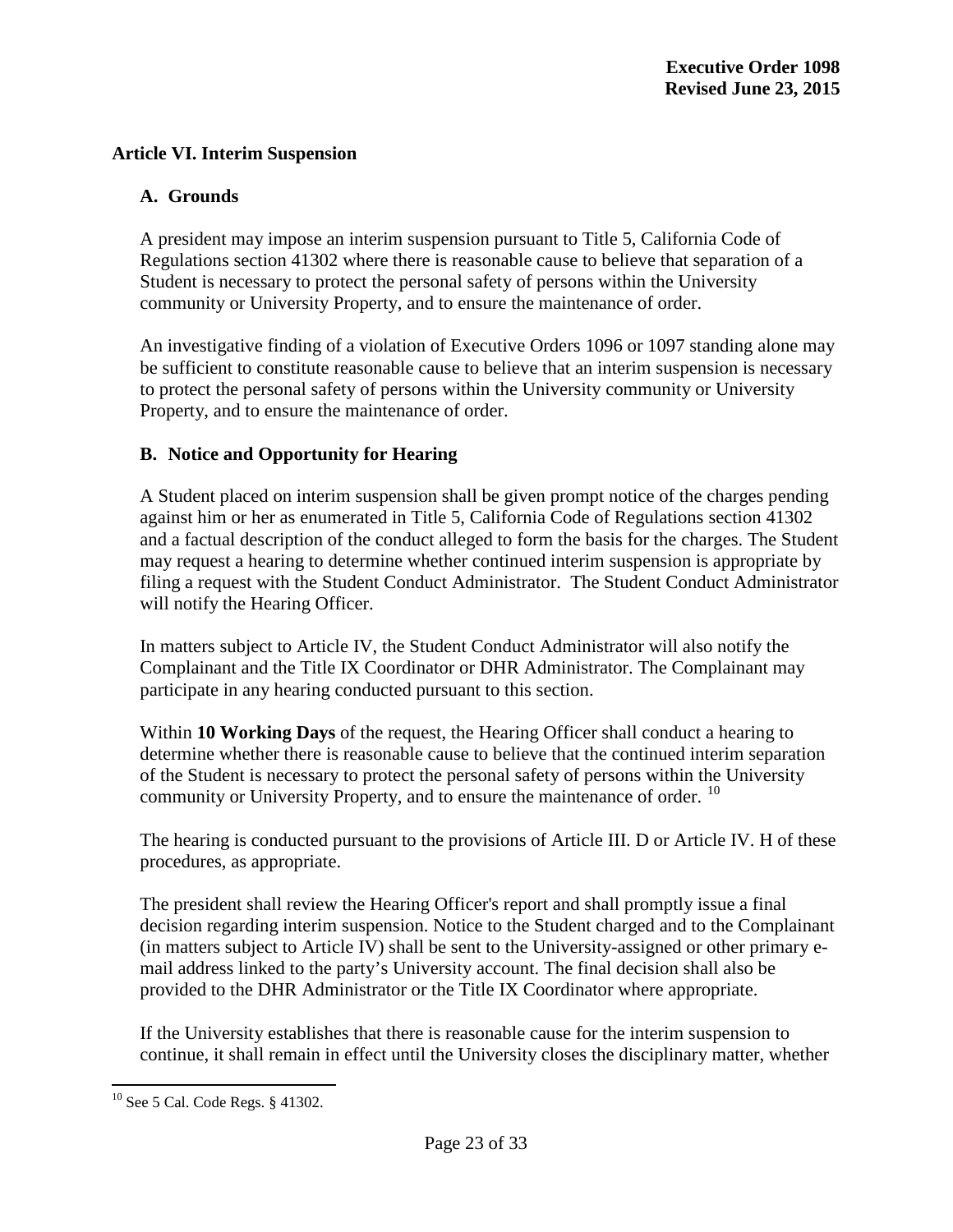by resolution agreement, final decision or dropped charges, but in no case longer than the president has determined is required to protect the personal safety of persons within the University community or University Property, and to ensure the maintenance of order.

# **C. Denial of Presence on Campus**

During the period of an interim suspension, the Student charged may not, without prior written permission from the Campus president, enter any Campus of the California State University other than to attend the hearing regarding the merits of his or her interim suspension and any disciplinary hearing. The president may also restrict the Student's participation in University-related activities on a case-by-case basis, such as attending off-Campus activities and/or participating in on-line classes. Violation of any condition of interim suspension shall be grounds for expulsion.<sup>[11](#page-23-0)</sup>

### **Article VII. Admission or Readmission**

Applicants for admission or readmission into any University program are subject to appropriate sanctions for violations of the Student Conduct Code, including qualification, revocation or denial of admission or readmission. Any such sanction shall be determined by a hearing held pursuant to Article III or Article IV, as appropriate. For Students who withdraw while a disciplinary matter is proceeding, the Campus has discretion whether to continue proceedings or hold proceedings in abeyance.

#### **Article VIII. Definitions**

For purposes of this Executive Order, the following definitions apply:

- **A. Adverse Action** means an action that has a substantial and material adverse effect on the Complainant's ability to participate in a University program or activity free from Discrimination, Harassment or Retaliation, as those terms are defined below. Minor or trivial actions or conduct not reasonably likely to do more than anger or upset a Complainant does not constitute an Adverse Action.
- **B. Advisor**: The Complainant and the Student charged may each elect to be accompanied by an Advisor of their choice to any meeting, interview or hearing regarding the allegations, subject to the limitations set forth above in Article II. C. The Advisor may be anyone, including, for Complainants, a Sexual Assault Victim's Advocate (defined below), provided the Advisor is not a person with information relevant to the allegations who may be interviewed or testify during any related investigation or hearing. The Advisor may not answer questions regarding the subject matter of the investigation for the Complainant or the Student charged. Where attorneys are permitted, the Complainant and the Student charged may each elect an attorney as an Advisor. Any person who has a

<span id="page-24-0"></span><sup>&</sup>lt;sup>11</sup> See 5 Cal. Code Regs. § 41302.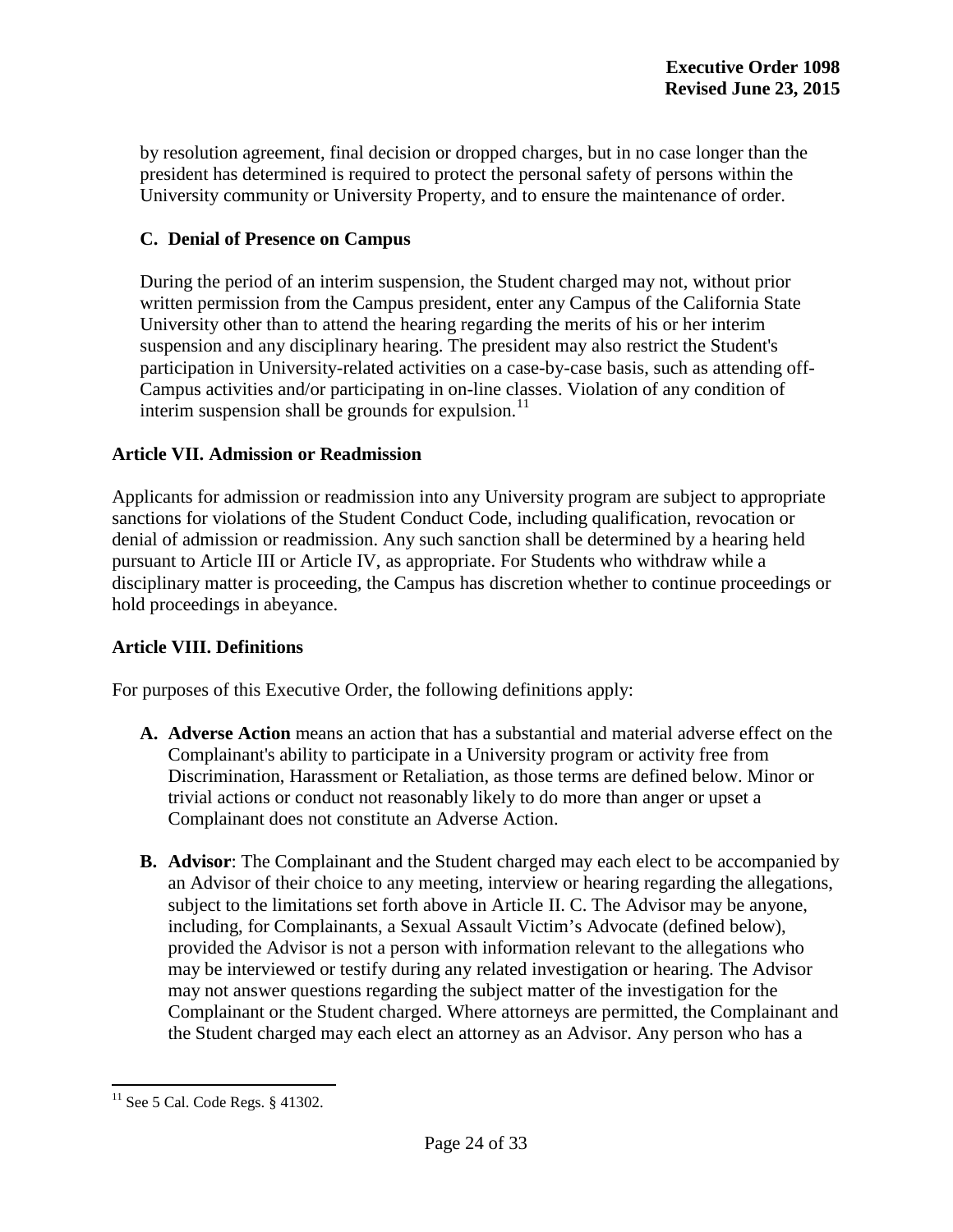license (active or inactive) to practice law is considered an attorney for purposes of this Executive Order.

**C**. **Affirmative Consent** means an informed, affirmative, conscious, voluntary and mutual agreement to engage in sexual activity. It is the responsibility of each person involved in the sexual activity to ensure that he or she has the Affirmative Consent of the other participant(s) to engage in the sexual activity. Lack of protest or resistance does not mean consent, nor does silence mean consent.

Affirmative Consent can be withdrawn or revoked. Affirmative Consent cannot be given by a person who is incapacitated.

A person with a medical or mental Disability may also lack the capacity to give consent.

Sexual activity with a minor (under 18 years old) is never consensual because a minor is considered incapable of giving legal consent due to age.

See Executive Orders 1096 and 1097 for a more detailed description of Affirmative Consent.

- **D. Age** means how old a person is, or the number of years for the date of a person's birth and is a Protected Status. [12](#page-24-0)
- **E. California State University (CSU**) means the 23 campus system of the California State University, including the Chancellor's Office (CO).
- **F. Campus or University** means any of the 23 campuses of the CSU or the CO.
- **G. CO Appeal Response** refers to the decision provided to the Complainant and the Student charged upon completion of the Appeal Process.
- **H. Complainant** means an individual who is eligible to file a Complaint to report a violation of Executive Orders 1096 or 1097. It also includes any person who is reported to have experienced a violation of Executive Orders 1096 or 1097 in cases where some other person has made a report on that person's behalf. A Complainant may also be referred to as a party to the Complaint.
- **I. Complaint** means a report of a violation of Executive Orders 1096 or 1097 alleging Discrimination, Harassment, Retaliation, Sexual Misconduct, Dating Violence, Domestic Violence, or Stalking or a report under 5 California Code of Regulations Section 41301.

<span id="page-25-0"></span><sup>&</sup>lt;sup>12</sup> See 34 C.F.R. § 110.3.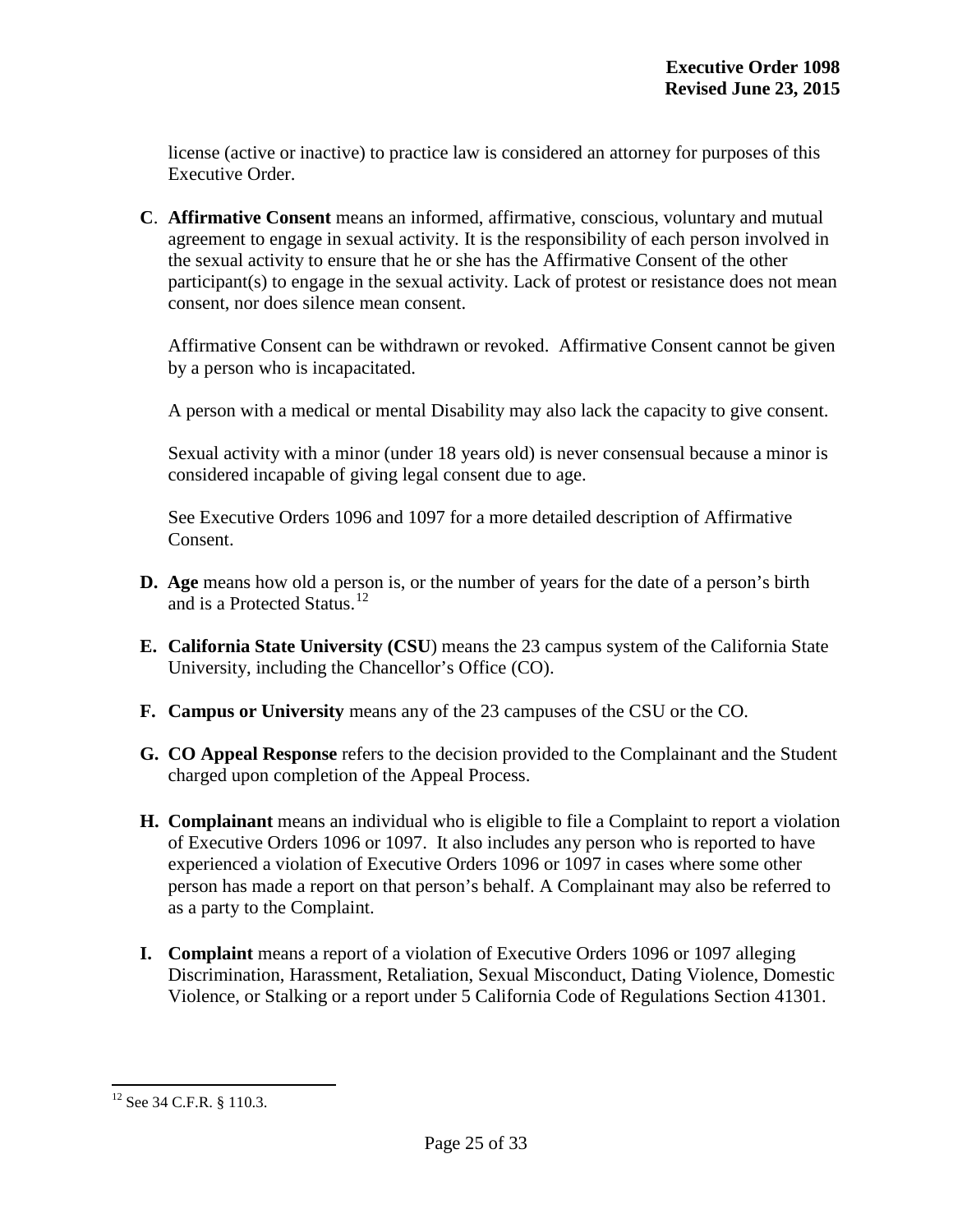- **J. Dating Violence** is abuse committed by a person who is or has been in a social or dating relationship of a romantic or intimate nature with the victim.<sup>[13](#page-25-0)</sup> This may include someone the victim just met; i.e., at a party, introduced through a friend, or on a social networking website. For purposes of this definition, "abuse" means intentionally or recklessly causing or attempting to cause bodily injury or placing another person in reasonable apprehension of imminent serious bodily injury to himself or herself, or another. Abuse does not include non-physical, emotional distress or injury.
- **K. DHR (Discrimination, Harassment, and Retaliation) Administrator** means the MPP employee at each Campus who is designated to administer portions of this Executive Order and coordinate compliance with the laws prohibiting Discrimination, Harassment and Retaliation for all Protected Statuses except Gender. The DHR Administrator may delegate tasks to one or more designees. The Campus president may assign the roles of the DHR Administrator and Title IX Coordinator (defined below) to the same person.
- **L. Disability** means mental or physical disability as defined in California Education Code § 66260.5 and California Government Code § 12926, and is a Protected Status.
- **M. Discrimination** means Adverse Action taken against a Student by the CSU, a CSU employee, another Student, or a Third Party because of a Protected Status.
- **N. Domestic Violence** is abuse committed against someone who is a current or former spouse; current or former cohabitant; someone with whom the abuser has a child; someone with whom the abuser has or had a dating or engagement relationship; or a person similarly situated under California domestic or family violence law. Cohabitant means two unrelated persons living together for a substantial period of time, resulting in some permanency of relationship. Factors that may determine whether persons are cohabiting include, but are not limited to: (1) sexual relations between the parties while sharing the same living quarters; (2) sharing of income or expenses; (3) joint use or ownership of property; (4) whether the parties hold themselves out as husband and wife; (5) the continuity of the relationship; and, (6) the length of the relationship. For purposes of this definition, "abuse" means intentionally or recklessly causing or attempting to cause bodily injury or placing another person in reasonable apprehension of imminent serious bodily injury to himself or herself, or another.<sup>[14](#page-26-0)</sup> Abuse does not include nonphysical, emotional distress or injury.
- **O**. **Gender** means sex, and includes a person's gender identity and gender expression.<sup>[15](#page-26-1)</sup> Gender expression means a person's gender-related appearance and behavior whether or not stereotypically associated with the person's assigned sex at birth. Sex includes but is

<span id="page-26-0"></span><sup>&</sup>lt;sup>13</sup> See Cal. Penal Code § 13700 (b).<br><sup>14</sup> See Cal. Penal Code § 13700(b) and Cal. Family Code § 6211.<br><sup>15</sup> See Cal. Educ. Code § 66260.7.

<span id="page-26-1"></span>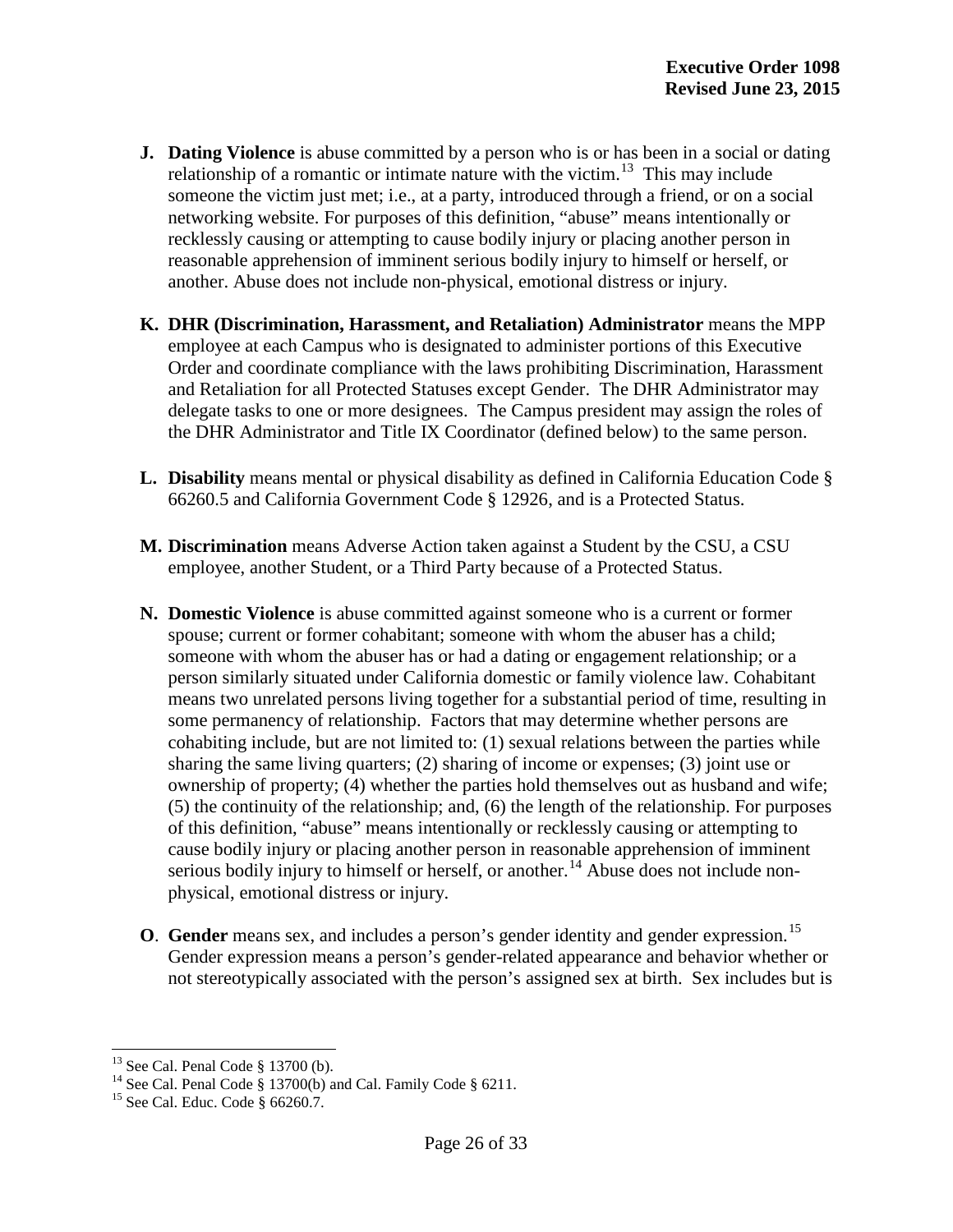not limited to pregnancy, childbirth or associated medical condition(s).<sup>[16](#page-26-0)</sup> They are Protected Statuses.

- **P. Genetic Information** is a Protected Status and means<sup>17</sup>:
	- The Student's genetic tests.
	- The genetic tests of the Student's family members.
	- The manifestation of a disease or disorder in the Student's family members.
	- Any request for, or receipt of genetic services, or participation in clinical research that includes genetic services, by a Student or any Student's family member.
	- Genetic Information does not include information about any Student's sex or age.
- **Q**. **Harassment** means unwelcome conduct that is sufficiently severe, persistent or pervasive that its effect, whether or not intended, could be considered by a reasonable person in the shoes of the Complainant, and is in fact considered by the Complainant, because of the Complainant's Protected Status, as limiting the Complainant's ability to participate in or benefit from the services, activities or opportunities offered by the University.
- **R**. **Investigator** means the person tasked by a Campus with investigating a Complaint. All investigators shall receive annual training regarding such issues as the laws governing Discrimination, Harassment and Retaliation; Title IX and VAWA/Campus SaVE Act (as defined below); as well as other related state and federal laws prohibiting Discrimination, Harassment and Retaliation based on Gender or Sex, including Sex Discrimination, Sexual Harassment, Sexual Misconduct, Domestic Violence, Dating Violence, and Stalking; Complainant, Student, Employee, and witness privacy rights; and the Family Educational Rights and Privacy Act of 1974 (FERPA). For matters involving Sex Discrimination, Sexual Harassment, Sexual Misconduct, Dating or Domestic Violence, or Stalking, the Investigator shall also receive annual training on how to conduct an investigation process that protects the safety of the Complainant(s)/victim(s) and the University community. (See also Executive Order 1095 Revised regarding required training for Sexual Harassment and Sexual Misconduct investigations.)

If delegated, the DHR Administrator or the Title IX Coordinator (for Complaints alleging Sex Discrimination, Sexual Harassment, Sexual Misconduct, Dating or Domestic Violence, or Stalking) shall monitor, supervise, and oversee the investigation to ensure that it is conducted in accordance with the standards, procedures and timelines set forth in Executive Orders 1096 and 1097 Revised.

The Investigator may be the DHR Administrator, the Title IX Coordinator, or their designee, provided that the person shall be an MPP Employee or an external consultant.

<span id="page-27-1"></span><span id="page-27-0"></span><sup>&</sup>lt;sup>16</sup> See 34 C.F.R. § 106.40.<br><sup>17</sup> See Cal. Civ. Code § 51(2)(e).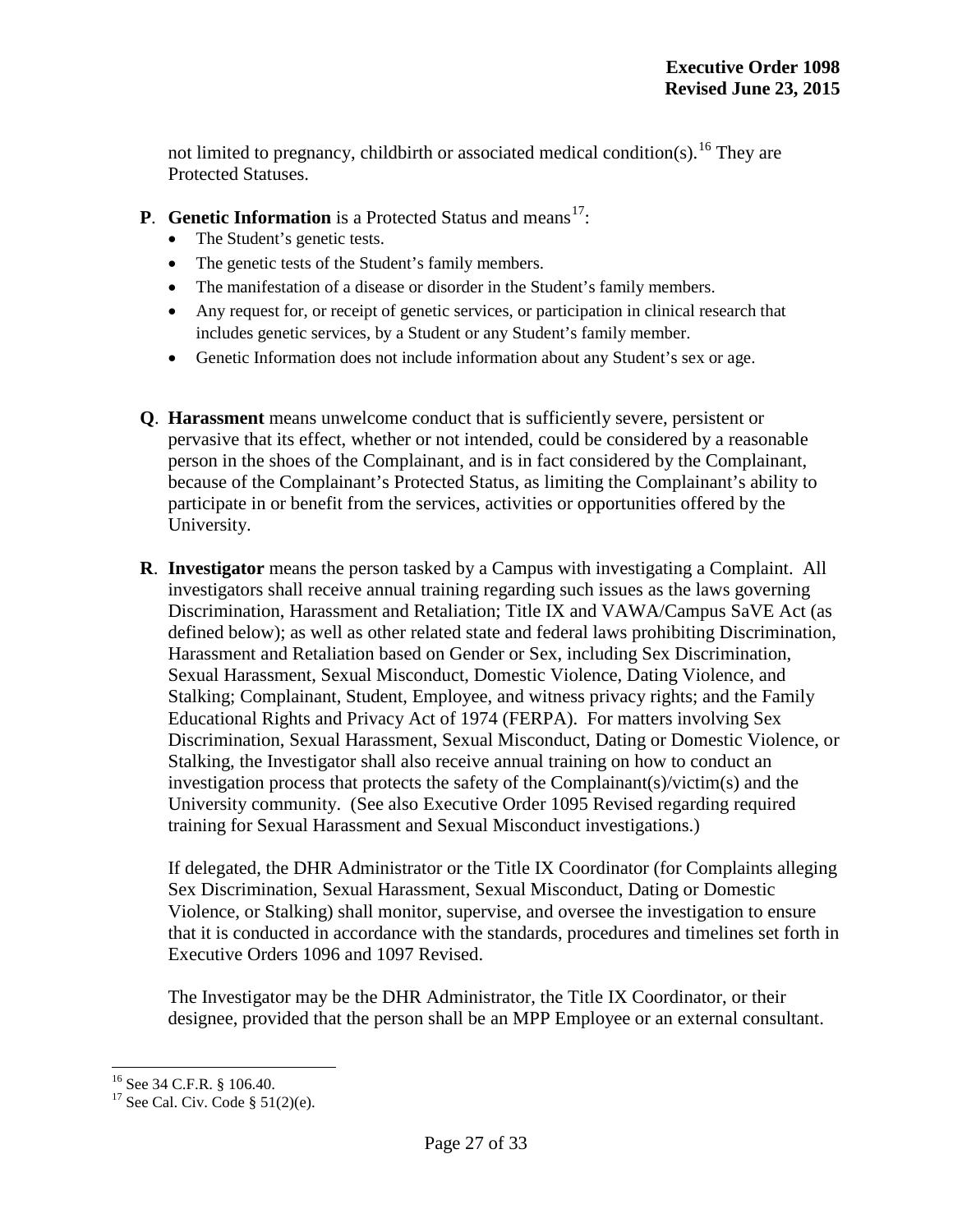- **S. MPP Employee** means a Management Personnel Plan employee who has been designated as a "management" or "supervisory" employee under the provisions of the Higher Education Employer-Employee Relations Act.<sup>[18](#page-27-1)</sup>
- **T**. **Nationality** includes citizenship, country of origin, and national origin and is a Protected Status.<sup>[19](#page-28-0)</sup>
- **U**. **Parties** to a Complaint are the Complainant(s) and the Student(s) charged.
- **V**. **Preponderance of the Evidence** means the greater weight of the evidence; i.e., that the evidence on one side outweighs, preponderates over, or is more than, the evidence on the other side. The Preponderance of the Evidence is the applicable standard for demonstrating facts and reaching conclusions in an investigation conducted pursuant to this Executive Order or Executive Orders 1096 and 1097.
- **W**. **Protected Status** includes Age, Disability, Gender, Genetic Information, Nationality, Race or Ethnicity, Religion, Sexual Orientation, and Veteran or Military Status.
- **X**. **Race or Ethnicity** includes ancestry, color, ethnic group identification, and ethnic background and is a Protected Status.<sup>[20](#page-28-1)</sup>
- **Y. Religion** is a Protected Status and includes all aspects of religious belief, observance, and practice, and includes agnosticism and atheism. Religious dress and grooming practices, such as wearing religious clothing, head or face covering, jewelry, and artifacts, are part of a Complainant's religious observance or belief. $^{21}$  $^{21}$  $^{21}$
- **Z**. **Remedies** mean actions taken to correct allegations and/or reported violations of Discrimination, Harassment, Retaliation, Sexual Misconduct, Dating Violence, Domestic Violence, or Stalking. Remedies can include discipline of the perpetrator.

**Interim Remedies** shall be offered prior to the conclusion of an investigation in order to immediately stop any wrongdoing and/or reduce or eliminate any negative impact, when appropriate. Persons reporting that they have been the victim of Discrimination, Harassment, Retaliation, Sexual Misconduct, Domestic Violence, Dating Violence, or Stalking must be provided reasonable and available Interim Remedies, if requested, regardless of whether the person chooses to report the conduct to Campus police or local law enforcement, and regardless of whether an investigation is conducted under Executive Order 1096 or 1097. Examples may include offering the option of psychological counseling services, changes to academic or living situations, completing a course and/or courses on-line (if otherwise appropriate), academic tutoring, arranging for

<sup>&</sup>lt;sup>18</sup> See 5 Cal. Code Regs. § 42720 et seq.<br><sup>19</sup> See Cal. Educ. Code § 66261.5.

<span id="page-28-1"></span><span id="page-28-0"></span><sup>&</sup>lt;sup>20</sup> See Cal. Educ. Code § 66261.7. <sup>21</sup> See Cal. Educ. Code § 66262.

<span id="page-28-2"></span>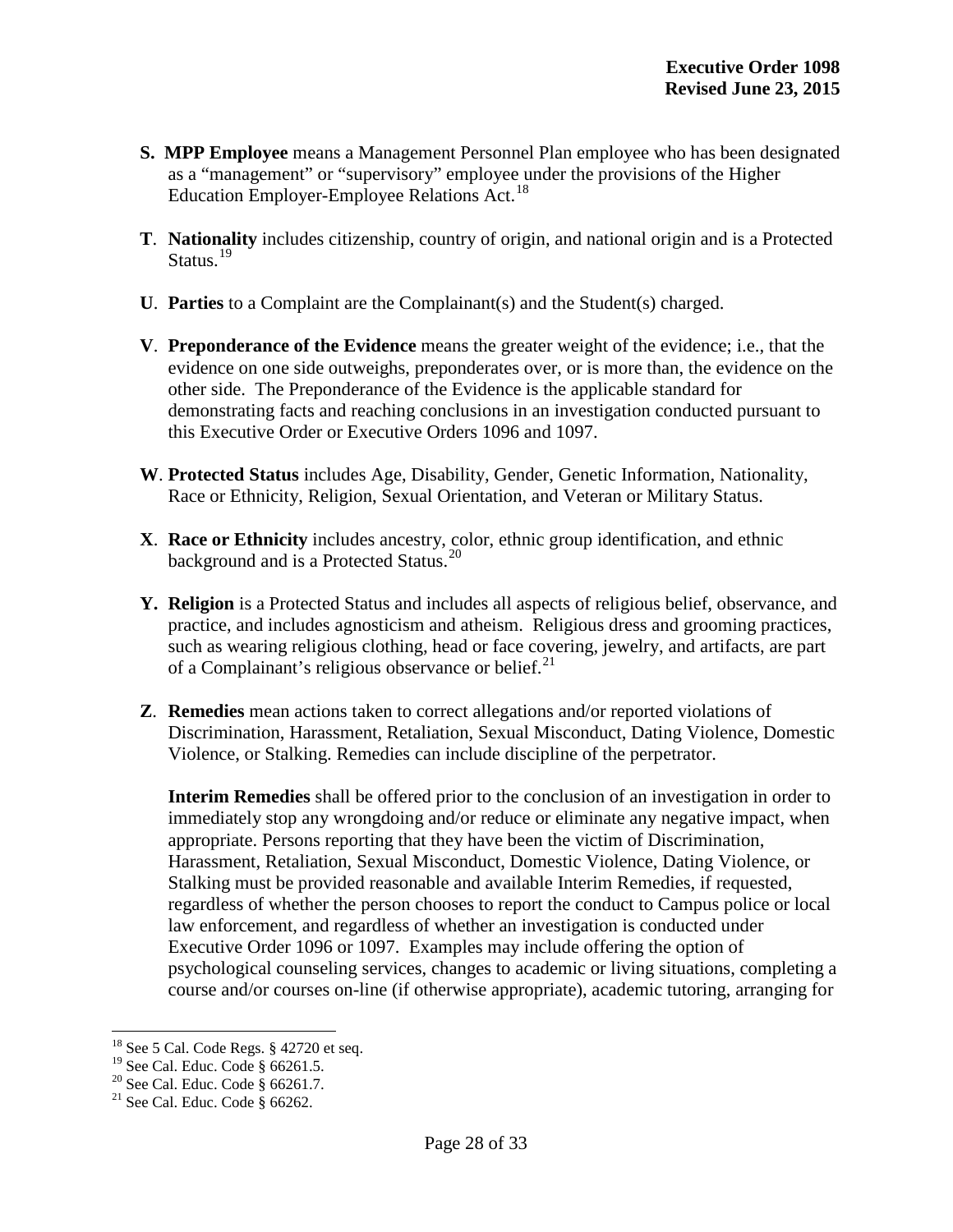the re-taking of a class or withdrawal from a class without penalty, and/or any measure as appropriate to stop further alleged harm until an investigation is concluded or a resolution is reached. The DHR Administrator or Title IX Coordinator shall assist and provide the person with reasonable Remedies as requested throughout the reporting, investigative, and disciplinary processes, and thereafter.

- **AA**. **Retaliation** means Adverse Action taken against a Student because the Student has or is believed to have:
	- 1. Exercised rights under Executive Orders 1096 or 1097, or Title V of the California Code of Regulations;
	- 2. Reported or opposed conduct which the Student reasonably and in good faith believes is in violation of Executive Orders 1096 or 1097, or Title V of the California Code of Regulations;
	- 3. Assisted or participated in a related investigation/proceeding regardless of whether the Complaint was substantiated; or
	- 4. Assisted someone in reporting or opposing a violation of Executive Orders 1096 or 1097, or Title V of the California Code of Regulations, or assisted someone in reporting or opposing Retaliation under Executive Orders 1096 or 1097, or Title V of the California Code of Regulations.

Retaliation may occur whether or not there is a power or authority differential between the individuals involved.

- **BB. Sexual Assault Victim's Advocate** refers to employees or third party professionals appointed to support victims/survivors/Complainants of Sexual Misconduct. They must be certified and have received specialized training to provide advice and assistance, including but not limited to the provision of information about available options in the Complaint, law enforcement, legal, and medical processes and with emotional and decision making support. Sexual Assault Victim's Advocates may accompany victims/survivors/Complainants as a support person and assist in seeking services. They are committed to maintain the highest possible level of confidentiality permissible under state and federal law in their communications with the persons they assist.<sup>[22](#page-28-2)</sup> Sexual Assault Victim's Advocates are appointed based on experience and demonstrated ability to effectively provide services to victims/survivors/Complaints. See Executive Order 1095 for more detailed information.
- **CC**. **Sexual Harassment**, a form of Sex Discrimination, is unwelcome verbal, nonverbal or physical conduct of a sexual nature that includes, but is not limited to, sexual advances, requests for sexual favors, and any other conduct of a sexual nature where:

<span id="page-29-0"></span><sup>22</sup> See Cal. Evid. Code §§ 1035.2 and 1035.4.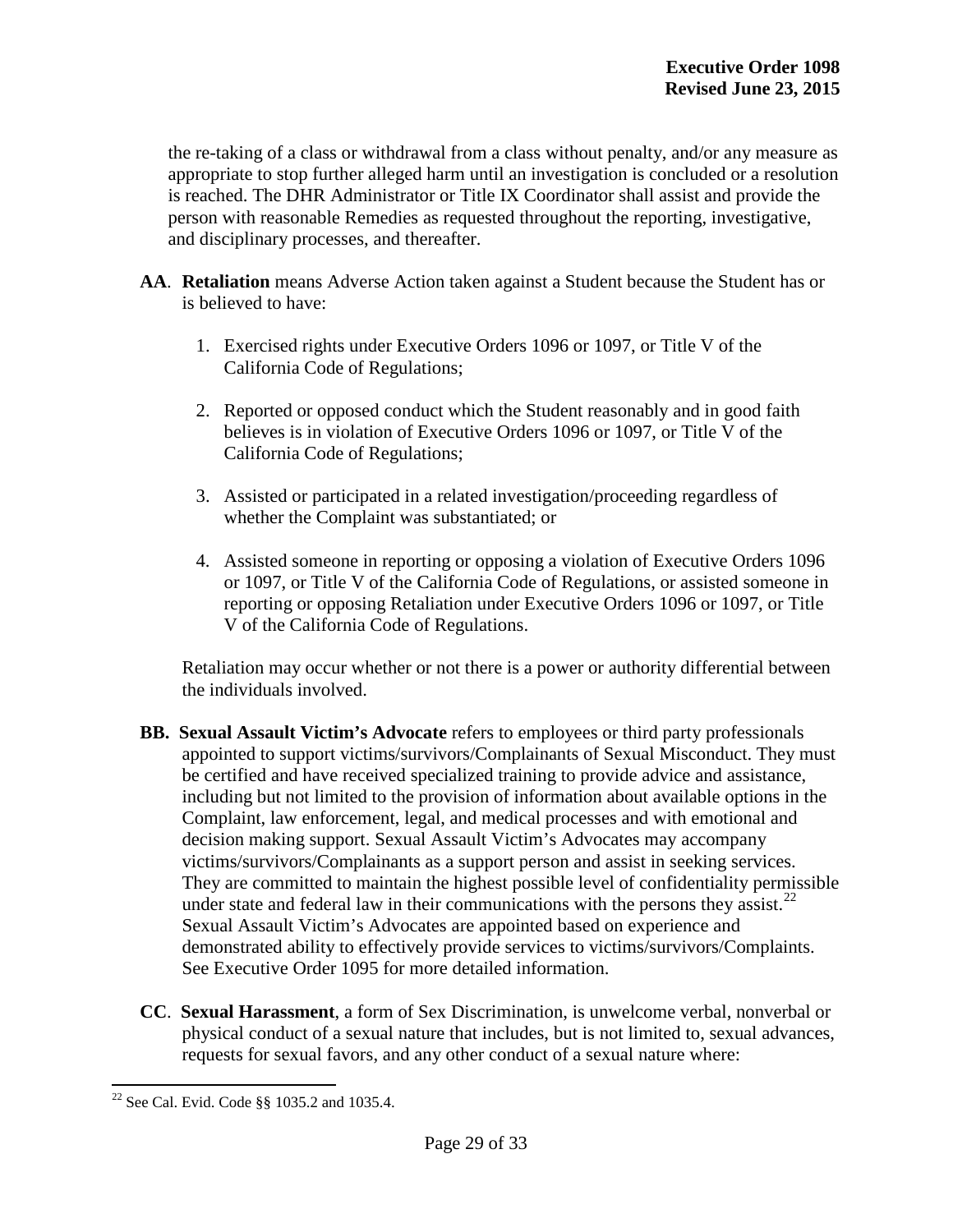- 1. Submission to, or rejection of, the conduct is explicitly or implicitly used as the basis for any decision affecting a Complainant's academic status or progress, or access to benefits and services, honors, programs, or activities available at or through the University; **or**
- 2. The conduct is sufficiently severe, persistent or pervasive that its effect, whether or not intended, could be considered by a reasonable person in the shoes of the Complainant, and is in fact considered by the Complainant, as limiting his or her ability to participate in or benefit from the services, activities or opportunities offered by the University; **or**
- 3. The conduct is sufficiently severe, persistent or pervasive that its effect, whether or not intended, could be considered by a reasonable person in the shoes of the Complainant, and is in fact considered by the Complainant, as creating an intimidating, hostile or offensive environment.

For example, it would include being forced to engage in unwanted sexual contact as a condition of membership in a student organization or frequently being exposed to unwanted images of a sexual nature in a classroom that are unrelated to the coursework.

Sexual Harassment also includes acts of verbal, non-verbal or physical aggression, intimidation or hostility based on Gender or sex-stereotyping, even if those acts do not involve conduct of a sexual nature.

Sexual Harassment is unwelcome conduct of a sexual nature. While romantic and/or social relationships between members of the University community may begin as consensual, they may evolve into situations that lead to charges of Sexual Harassment or Sexual Misconduct, including Domestic Violence, Dating Violence, or Stalking.

Conduct that does not amount to Sexual Harassment may still be unprofessional or violate other University policies.

**DD**. **Sexual Misconduct**: All sexual activity between members of the CSU community must be based on Affirmative Consent. Engaging in any sexual activity without first obtaining Affirmative Consent to the specific activity is Sexual Misconduct, whether or not the conduct violates any civil or criminal law.

Sexual activity includes, but is not limited to, kissing, touching intimate body parts, fondling, intercourse, penetration of any body part, and oral sex. It also includes any unwelcome physical sexual acts, such as unwelcome sexual touching, Sexual Assault, Sexual Battery, Rape, and Dating Violence. When it is based on Gender, Domestic Violence and Stalking also constitute Sexual Misconduct. Sexual Misconduct may include physical force, violence, threat, or intimidation, ignoring the objections of the other person, causing the other person's intoxication or incapacitation through the use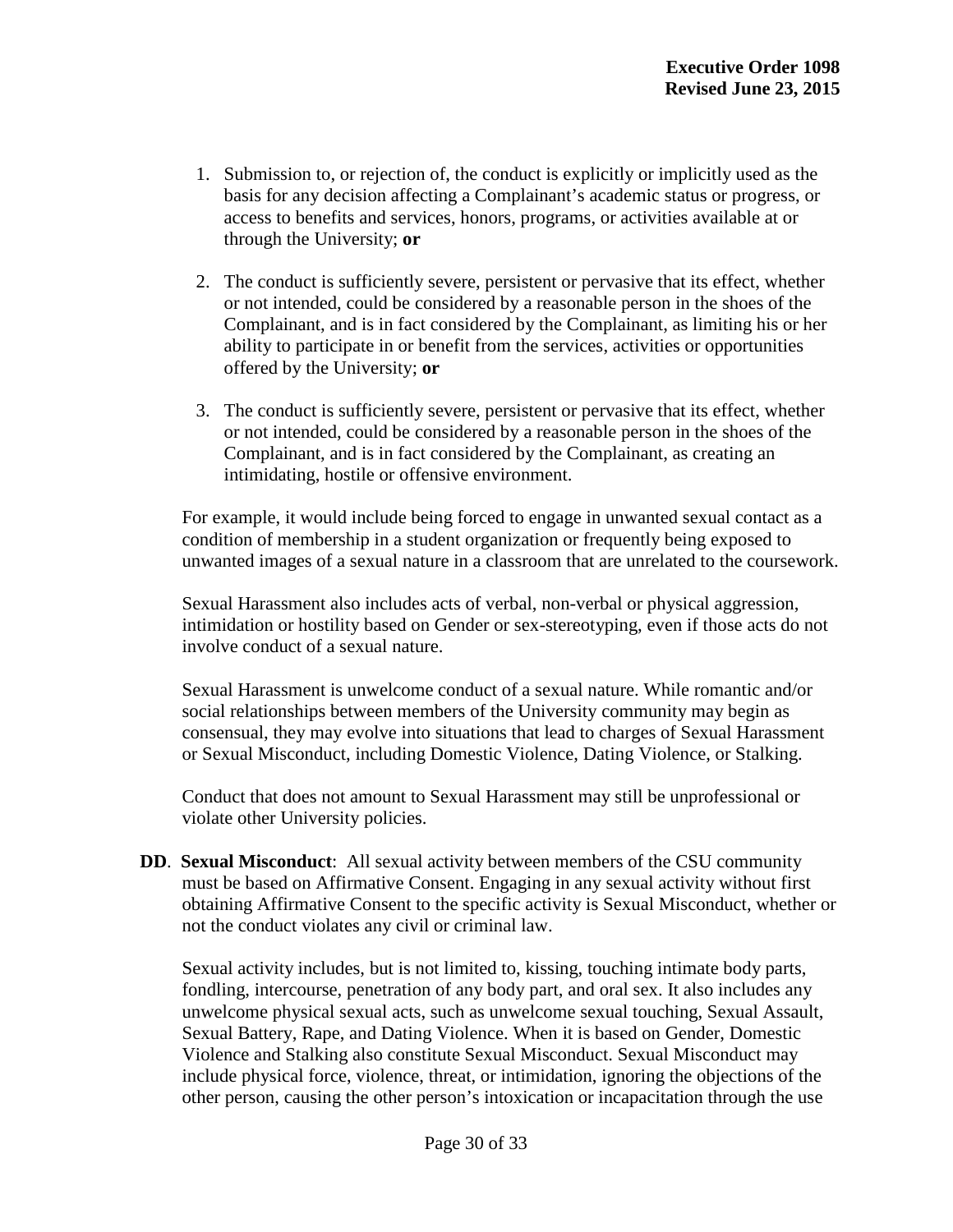of drugs or alcohol, or taking advantage of the other person's incapacitation (including voluntary intoxication). Men as well as women can be victims of these forms of Sexual Misconduct. Sexual activity with a minor is never consensual when the Complainant is under 18 years old, because the minor is considered incapable of giving legal consent due to age.

- 1. **Sexual Assault** is a form of Sexual Misconduct and is an attempt, coupled with the ability, to commit a violent injury on the person of another because of that person's Gender or sex. [23](#page-29-0)
- 2. **Sexual Battery** is a form of Sexual Misconduct and is any willful and unlawful use of force or violence upon the person of another because of that person's gender or sex as well as touching an intimate part of another person against that person's will and for the purpose of sexual arousal, gratification, or abuse.<sup>[24](#page-31-0)</sup>
- 3. **Rape** is a form of Sexual Misconduct and is non-consensual sexual intercourse that may also involve the use of threat of force, violence, or immediate and unlawful bodily injury or threats of future retaliation and duress. Any sexual penetration, however slight, is sufficient to constitute Rape. Sexual acts including intercourse are considered non-consensual when a person is incapable of giving consent because that person is incapacitated from alcohol and/or drugs, is under 18 years old, or if a mental disorder or developmental or physical Disability renders a person incapable of giving consent. The Complainant's relationship to the person (such as family member, spouse, friend, acquaintance or stranger) is irrelevant. (See complete definition of Affirmative Consent above.)<sup>[25](#page-31-1)</sup>
- 4. **Acquaintance Rape** is a form of Sexual Misconduct committed by an individual known to the victim. This includes a person the victim may have just met; i.e., at a party, introduced through a friend, or on a social networking website. (See above for definition of Rape.)
- **EE**. **Sexual Orientation** means one's preference in sexual partners and includes heterosexuality, homosexuality, or bisexuality and is a Protected Status.<sup>[26](#page-31-2)</sup>
- **FF**. **Stalking** means engaging in a repeated Course of Conduct directed at a specific person that would cause a Reasonable Person to fear for his/her or others' safety or to suffer Substantial Emotional Distress.  $27$  For purposes of this definition:

<span id="page-31-0"></span><sup>&</sup>lt;sup>23</sup> See Cal. Penal Code § 240.<br><sup>24</sup> See Cal. Penal Code § 242.<br><sup>25</sup> See Cal. Penal Code §§ 261-263.<br><sup>26</sup> See Cal. Educ. Code § 66262.7.<br><sup>27</sup> See Cal. Penal Code § 646.9.

<span id="page-31-2"></span><span id="page-31-1"></span>

<span id="page-31-3"></span>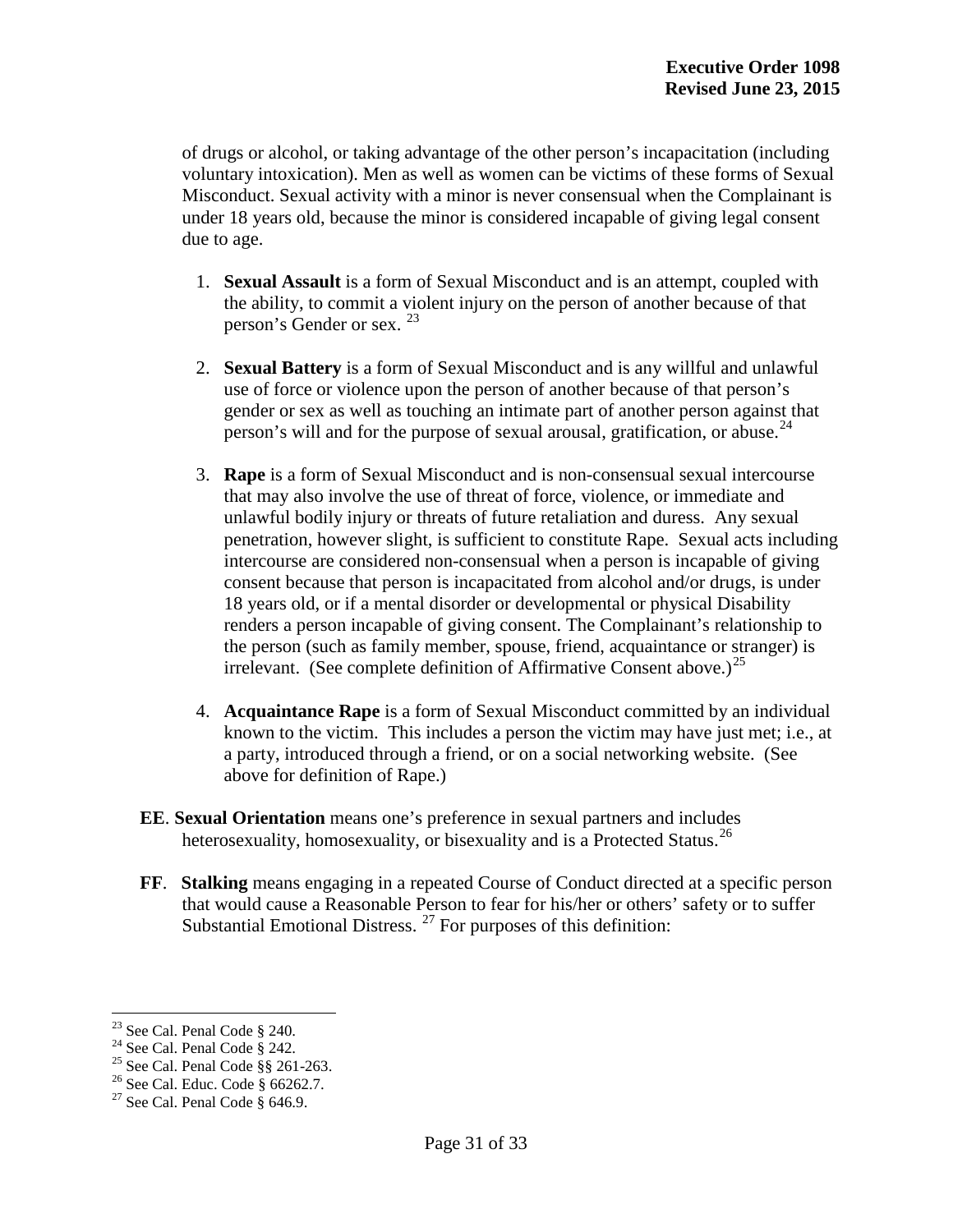- 1. **Course of Conduct** means two or more acts, including but not limited to, acts in which the stalker directly, indirectly, or through third parties, by any action, method, device, or means, follows, monitors, observes, surveils, threatens, or communicates to or about a person, or interferes with a person's property;
- 2. **Reasonable Person** means a reasonable person under similar circumstances and with the same Protected Statuses as the Complainant;
- 3. **Substantial Emotional Distress** means significant mental suffering or anguish that may but does not necessarily require medical or other professional treatment or counseling.
- **GG**. **Student** means an applicant for admission to the CSU, an admitted CSU student, an enrolled CSU student, a CSU extended education student, a CSU student between academic terms, a CSU graduate awaiting a degree, a CSU student currently serving a suspension or interim suspension, and a CSU student who withdraws from the University while a disciplinary matter (including investigation) is pending.
- **HH**. **Student Conduct Code** means 5 California Code of Regulations Section 41301 et seq.
- **II**. **Third Party** means a person other than an employee or a Student. Examples include employees of auxiliary organizations<sup>[28](#page-31-3)</sup>, volunteers, independent contractors, vendors and their employees, and visitors.
- **JJ**. **Title IX** means Title IX of the Education Amendments of 1972.
- **KK**. **Title IX Coordinator** means the Campus MPP Employee appointed by the Campus president to coordinate compliance with Title IX; VAWA/Campus SaVE Act; and other related state and federal laws prohibiting Discrimination, Harassment and Retaliation based on Gender or sex, including Sex Discrimination, Sexual Harassment, Sexual Misconduct, Domestic Violence, Dating Violence, and Stalking. (See Executive Order 1095 Revised).

#### **LL**. **University Property** means:

- 1. Real or personal property in the possession or under the ownership or control of the University; and
- 2. All University facilities whether utilized by a Campus or a Campus auxiliary organization.
- **MM**. **VAWA** means the Violence Against Women Reauthorization Act of 2013 (which amends the Jeanne Clery Disclosure of Campus Crimes Statistics Act, commonly

<sup>28</sup> See 5 Cal. Code Regs. § 42406.